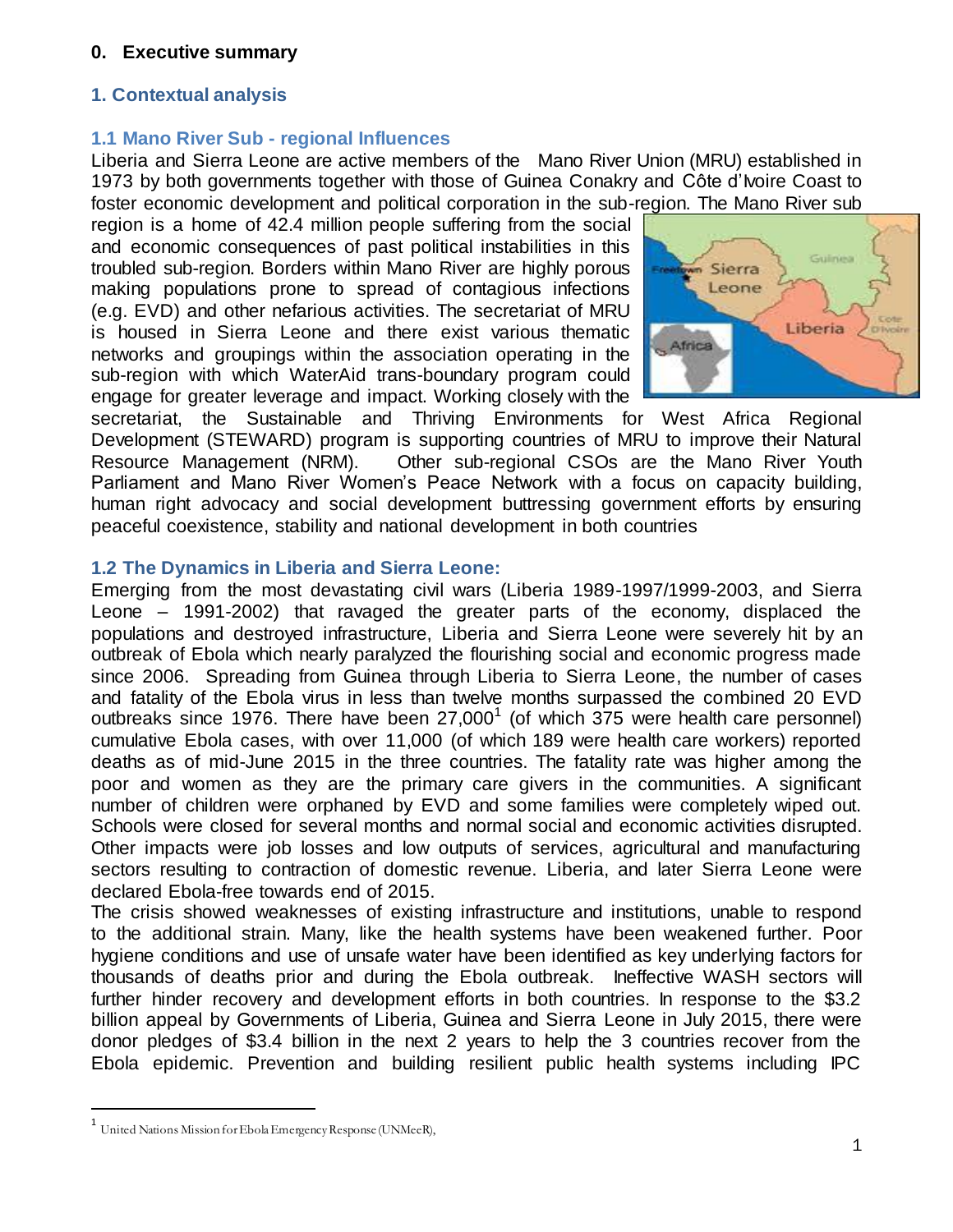(infection prevention and control) will be priority programs. Major donors are World Bank, African Development Bank, European Union and USAID.

**The Socio-cultural overview:** Liberia and Sierra Leone have growing human populations (4.3 million in Liberia and 6 in Sierra Leone<sup>2</sup>) with increasing urbanization. 36.5% of Liberians live in Monrovia and other urban settlements; and 29.8 % of Sierra Leoneans are in Freetown and the district capitals. Urban migration has generally been employment-driven as jobseekers are lured by the recent surge in the service sector in Freetown and Monrovia, and to lesser extent by growth in the service and micro-enterprises in the secondary urban centres and district capitals. Both countries are of young populations with ages 15 to 24 years constituting 20.67% of total population in Liberia (LISGIS, 2008), and 18.8% of Sierra Leone's population. Sierra Leone's literacy rate was 44% (SLIHS, 2011) showing 56 percent of adults over the age of 15 had never attended formal school. With Liberia's national literacy rate of 59 percent,<sup>3</sup> only 56 percent of girls and 39 percent of boys have never attended school.<sup>4</sup> Majority of youth entering the labor market have low educational levels and limited vocational skills. The effects of the past wars deprived them of their social rights, excluded them from economic and social opportunities leaving them vulnerable to abuse and exploitation. Providing youth with greater access to livelihood training, combined with tangible opportunities for employment is critical for Liberia and Sierra Leone.

Major health priorities in Liberia and Sierra Leone are: human waste management, personal hygiene and maintaining safe-water-chain to prevent diarrhoea or other faecal-oral transmitted diseases. Sierra Leone is the second highest in the world in terms of child mortality with 1,360/100,000 live births, and Liberia is at 725/100,000 live births. Hygiene promotion linked to public health programming will present an opportunity for WaterAid to contribute to achieving the goals of Global Action Plan for Pneumonia & Diarrhoea (GAPPD) and A Promise Renewed (APR) which are both designed to end preventable maternal and child deaths.

Inequalities are prominent features in Liberia and Sierra Leone's poverty profiles. Wealth is concentrated and it has continued to increase in few hands, while the poor have been getting poorer. Gini coefficient<sup>5</sup>s was: Sierra Leone -0.32 in 2011<sup>6</sup> (f and 0.382 for Liberia<sup>7</sup> in 2013, which are all high by international standards and suggests that differences between poor and better-off households are high. The disparity between high and very low income earners in both countries can be attributed to levels of education, employment and corruption in high offices resulting to increasing incidences of poverty. Also, the differences in mean per capita consumption between rural and urban areas in Liberia remain a major concern. Inequality in

 $\overline{a}$ 

#### **Key Issues**

- The primary blockages to the WASH sector in Liberia and Sierra Leone are related to policy implementation, dissemination and sector monitoring; and service delivery including resource mobilization and low government capacity – particularly at the decentralized level.
- Poor WASH governance -institutional weaknesses in governing WASH service delivery present a significant obstacle to universal access to safe water, sanitation and hygiene. Structural factors affecting WASH services delivery are high level corruption and poor governance arrangements.
- Low sector financing with barely 1% of the respective GDPs in both countries towards budgetary allocations for WASH since 2011
- Poor hygiene behaviours and poor environmental sanitation resulting to polluted water sources are major causes of infections, water-borne diseases and recent contagious Ebola.
- There are an estimated 4 million inhabitants in both urban and rural communities practicing OD in Liberia and Sierra Leone. Waste management in all municipalities is constrained by inadequate resource allocation to Municipal Councils for collection and disposal. As a result, wastes generated are indiscriminately disposed off in the communities.
- Increasing populations and urbanization are presenting water scarcity for 3.5 million people; and based on the current population trends, additional 1.4 million will face acute WASH shortages by 2020.
- Social exclusion resulting to inequitable access to quality WASH, denying over 500,000 poor and marginalized people in satellite and fractured communities, and 1.9 million people living in hard-

<sup>2</sup> UNDP Human Development Report, 2014;

 $^3$ State of the World Children's Report, Statistical Report, 2012, UNICEF 4 Ibid

<sup>5&</sup>lt;br>measure the difference between the highest and the lowest income groups

<sup>6</sup> Poverty Profile for Sierra Leone, World Bank, June 2013.

<sup>7</sup> Development Indicators, World Bank, Accessed October, 2013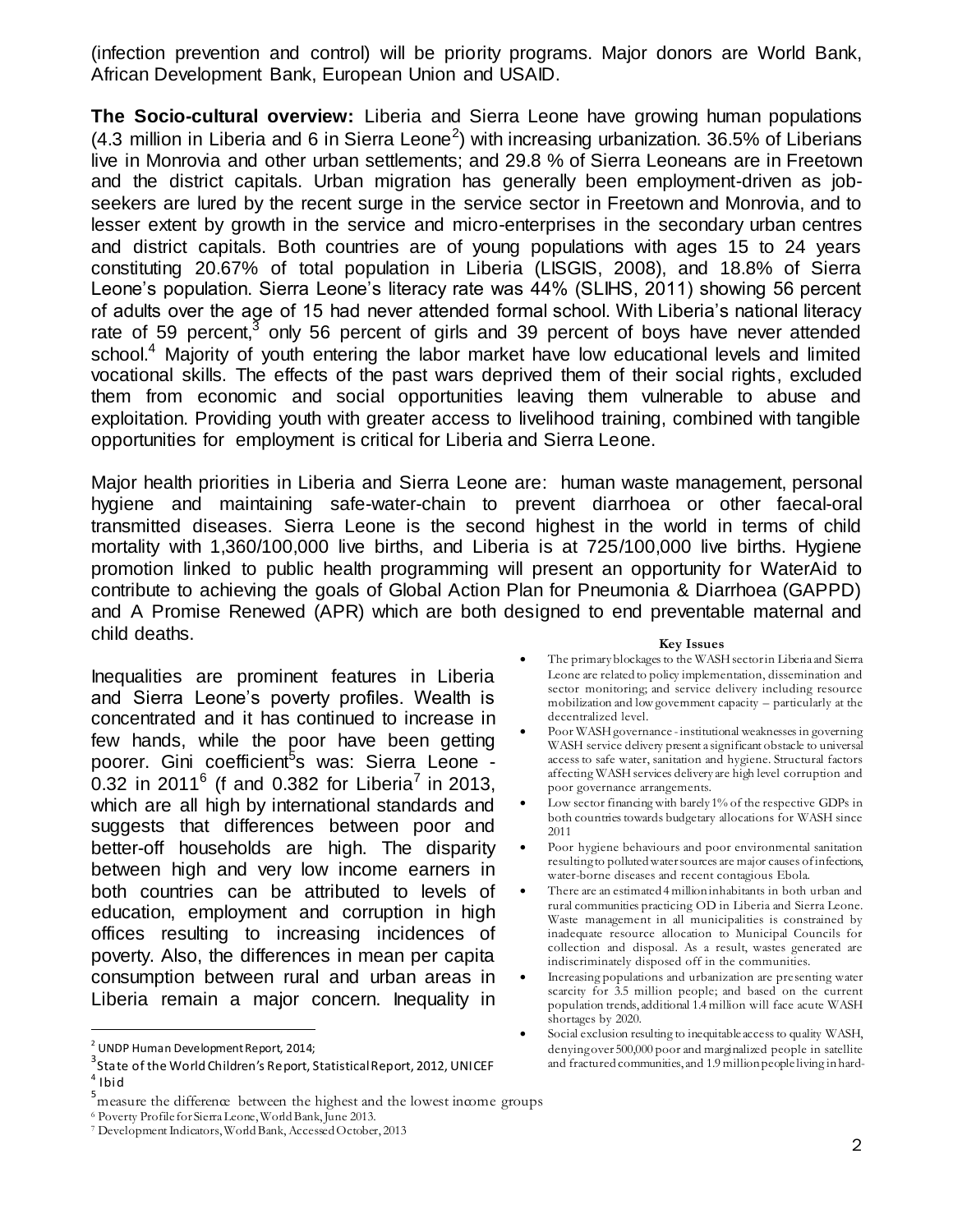Sierra Leone is showing a negligible downward trend. However, the overall decrease in inequality can largely be attributed to convergence between Freetown and other urban areas, and by rural areas catching up with urban areas generally. Between 2003 and 2011 all five components of inequality in Sierra Leone decreased. The share attributable to differences in mean per capita consumption between rural and urban Sierra Leone decreased substantially as rural areas with bulk of the population experienced overall higher levels of growth.

**The economic backgrounds** of Liberia and Sierra Leone are characterized by agriculture, fisheries, forestry and mining. Construction and petroleum are other contributors to Liberia's economy. The economies are driven partly by increased activities in the mining sector, which along with the increasing ODAs, foreign lending, and liberalized fiscal and free market policies were expected to continue performing well in the medium-term if both countries were not hit by EVD. In the recent past, both economies were emerging to be resilient with steady growths in real GDP (Liberia 8.1%), and (Sierra Leone – 11.3%) well above the ECOWAS average. However, the real growth projections in 2014 sharply declined in all the two countries as a result of massive deceleration in economic and financial activities due to the worst ever EVD outbreak combined with sluggish agriculture in both countries and global fall in prices of major export commodities cocoa, coffee, rubber and iron ore. In Liberia, real GDP growth was revised from pre-Ebola forecast of 5.9 per cent to 0.3 per cent, while growth in Sierra Leone decline to 4.0 per cent from the projected11.3 per cent. Both countries are among the world's poorest states on the UN Human Development Index: Liberia - 175 and Sierra Leone at 183<sup>8</sup>. With an overall poverty rate of about 64% for Liberia (World Bank, 2013), and about 52.9% (Poverty Profile of Sierra Leone, Central Statistics, 2011) for Sierra Leone, the young people are at high risk of becoming the next generation of impoverished citizens, unless substantive measures are taken to break the intergenerational cycle of poverty. Liberia and Sierra Leone are building strong private sector enabling environments through the liberalization of private sector investment regulations and the removal of other restrictions. Liberia's Private Sector Development Program is helping the country reform its investment climate, attract and promote quality investment, and galvanize the growth of small and medium enterprises<sup>9</sup> (SME). Through its Private sector development strategy, Sierra Leone is addressing crucial challenges to private sector development in the country, especially the key constraints of access to finance and low SME capacity.

**Political influences and institutional arrangements:** Liberia and Sierra Leone are now stable with active governments and their line ministries. Basic human rights are respected and both countries are developing vibrant societies. Liberia has delegated administrations into the Counties, while Sierra Leone is consolidating its gains and developing the processes with its district levels decentralized local governance. Both governments are committed to sustainable human development and there are enormous supports from international partners towards their efforts. They have developed WASH policies in which the governments subscribed to people's rights to water and sanitation and, right to water was recently enshrined in Sierra Leone's draft Constitution consequence of the on-going reform process. However, both governments are inadequately responsive to the increasing demands for social services since the civil crises due to capacity and resource constraints. The debt relief on Liberia (2008 HIPC 'decision point') led to a rapid increase in social development and significant rise in ODA, which temporarily minimize the impact of the global economic depression. Sierra Leone's aid inflows have been more constant. High level corruption and weak government institutions in both countries are underpinning the much

<sup>&</sup>lt;sup>8</sup> UNDP Human Development Report, 2014

<sup>9</sup> [www.ifc.org/.../](http://www.ifc.org/.../liberia_private_sector_)**liberia**\_**private**\_**sector**\_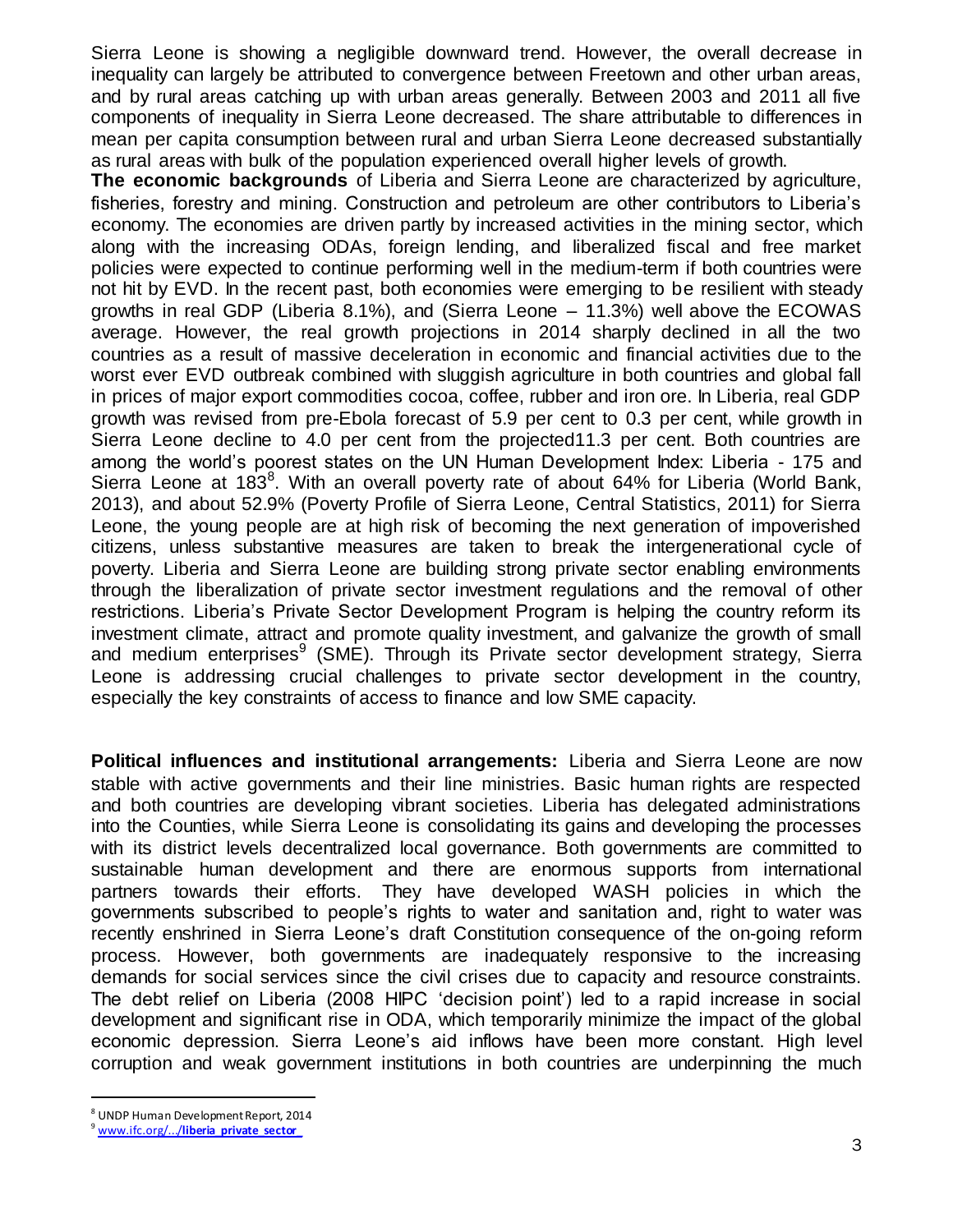needed social development programmes. Social services are often under-budgeted, and citizens are largely not holding their governments accountable for their actions.

WASH governance in Liberia is fragmented – roles and responsibilities that are shared among several ministries are not clearly defined; and there is virtually no integration of WASH planning and budgeting processes of the recurrent and development budgets. Broader reforms have been attempted towards improving the WASH governance by appointing the National Water Resources and Sanitation Board (NWRSB), and discussions on establishing the WASH commission is in progress. This is a major step towards realizing the goals in sector governance. Despite President Ellen Johnson Sirleaf's efforts as the Goodwill Ambassador for WASH in African, Liberia's budgetary allocations to the WASH sector since after the war is repeatedly negligible. Sierra Leone created the Ministry of Water Resources while sanitation and hygiene remain in the Ministry of Health. Substantial shares of recurrent and development expenditures in the Ministry of Water Resources are presently donor-financed - mainly African Development Bank, DfID and UKAID. Institutional arrangements for hygiene promotion have not been clearly defined in both countries.

**Technology:** Majority of improved water points in Liberia and Sierra Leone are manually hand-dug wells fitted with hand-pumps, of which 80% are the Afridev model (in Liberia); and India Mark (II) pump (in Sierra Leone) constituting 64% of all manual pumps and 27% of all water-points. The Water Point Mapping (2012) in Sierra Leone showed that out of a total of 28,845 water points mapped; only 18,808 are functional. This means that one third of these facilities (32.7%) are dysfunctional. A similar exercise in Liberia showed that out of 10,000 water points mapped, only 6,015 (60.1%) are technically functional points providing safe water drinking. Community management and maintenance of WASH facilities has ever been challenging due to resource constraints, lack of skilful local pump-maintenance artisans and inadequate spare part supply chains. Introduction of appropriate technologies in both countries are required, calling for a technological shift from hand dug wells to boreholes, tube-wells and mechanized water systems in the long-term. A major technology challenge in the WASH sector has been the sustainability of hand-dug wells, some of which breakdown before the design lifetime. A study conducted by JMP (WHO/UNICEF, 2009), showed that boreholes and tube-wells will appear resilient to the effects of climate change. In Liberia and Sierra Leone, mobile phones programmed with software packages AKVO flow/GIS are used for baseline data collection. These phones are now used extensively across the sector for updating existing databases. Mobile phone penetration rate in both countries are above 70% but substantially low penetration of internet.

**The legal frameworks** addressing the growing challenges of WASH are the Environmental Protection Act (2000) for Sierra Leone, and Environmental Protection and Management law (2002) for Liberia, which are providing comprehensive legislation on matters relating to public health including control of diseases, environmental sanitation, and regulation of drugs. Other regulatory frameworks for the WASH sector in Sierra Leone are entrenched in the National WASH Policy but these frameworks are not effectively enforced. Similarly, key legal frameworks to regulate provision of WASH services in Liberia are entrenched in The Liberia WASH Compact (2011) and WASH Sector Strategic/Investment Plans (2012 – 2017). The regulatory frameworks are weak and the entrenched performance criteria of the sector in both countries are poorly monitored. There are policy statements aiming at the regulations of water sector standards and tariffs, and water quality testing, but checks and balances in the enforcement of these policies are all ineffective. However, right to water was recently enshrined in Sierra Leone's draft Constitution consequence of the on-going reform process which provides CSOs the legal framework to hold government to account.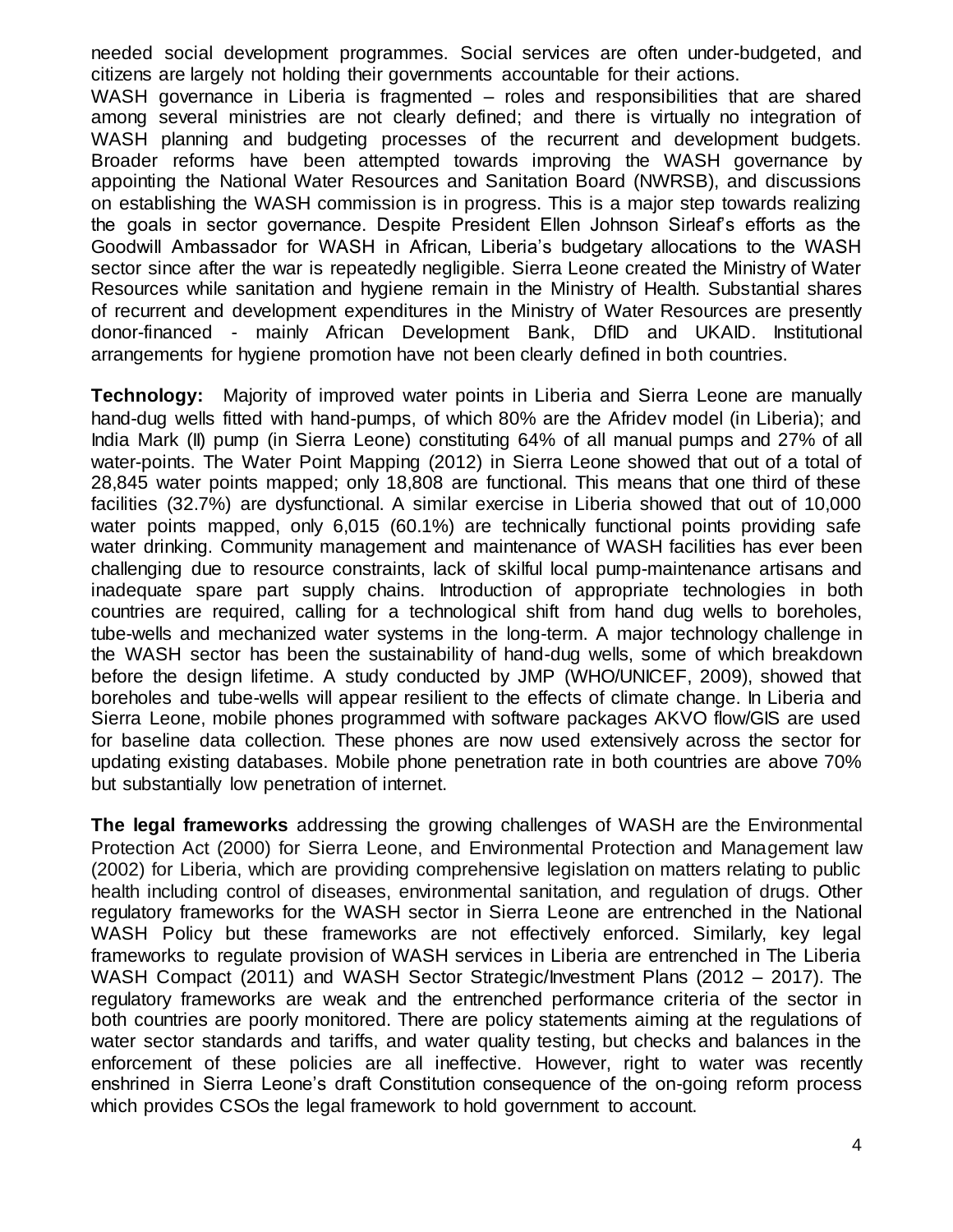**Key environmental** features in Liberia and Sierra Leone are the numerous rivers and tributaries of water bodies with valuable mineral deposits. Both countries have tropical climates and are among the wettest countries in the world with an average rainfall of 3,445mm per year (in 2013) for Liberia, and an average rainfall of 2,526mm (in 2011) for Sierra Leone. The two countries contain over 60% of West Africa's rainforest including 2 of the last 3 large remaining rainforests in the West African sub-region. There are some 2.8 million hectares of forest land in Sierra Leone covering 38.5% land mass with an average annual deforestation rate of 0.7%. In Liberia, there are some 3.1 million hectares of forest land covering about 32.7% of land mass with an average annual deforestation of 1.8% (World Resource Institute, 2006). Deforestation by the increasing logging companies and the many Chinese timber merchants are major threats to the Liberian and Sierra Leonean forest and water resources. Hence, both countries are facing the effects of climate in the mediumterm.

Mining is a significant sector to both Liberia and Sierra Leone as they are endowed with vast many is a significant sector to see in such and sector as any one starting in matrice. succeeded in attracting massive foreign direct investment in their mineral sectors. There is heavy presence of multi-national companies with strong political connections in both Liberia and Sierra Leone. Liberia granted concession agreements to 6 iron ore mining companies, 17 gold and diamond mining companies (with mining concessions covering an operational area of 113,256 hectares), and petroleum exploration rights to 10 companies; while Sierra Leone granted over 10 giant companies, 12 medium-level and 15 subsidiary industrial companies with concession licenses since 2002. Majority of gold and diamond mining creeks are located in swamps, while some deposits are found under water in rivers and tributaries. The water bodies are often polluted by mining activities rendering such resources unsuitable for both agricultural and domestic uses.

#### **1.3 Water, Sanitation and Hygiene in Liberia and Sierra Leone:**

**i) Access to Safe Water** in Liberia since 1995 to 2011 was 45% coverage, and that of Sierra Leone was 30%<sup>11</sup>. With the fast-tracking WASH programming in both countries, significant progress has been registered towards meeting the MDG water targets with 63% coverage in Sierra Leone and 76% coverage<sup>12</sup> in Liberia. Both countries are lagging behind the universal coverage on safe water by 37% in Sierra Leone and 24% for Liberia. There are estimated 1.1 million Liberians and 2.4 million Sierra Leoneans that are impacted by safe water scarcity. Of those impacted, 1.9 million people live in areas of physical water scarcity where demand is generally greater than available supply. Another 1.6 million people are facing economic water scarcity, where institutional and financial factors caused inequitable access to safe water among the local populations despite an available natural supply. With regard to water safety and quality, there are many polluted improved water sources linked to poor sanitation and hygiene behaviours in both rural and urban cities. In 2011, World bank/WSP tested 1000 water points in Monrovia and found 58% of the samples showing presence of *E. coli*, which is an indicator of widespread faecal contamination. Contamination of water during transportation and storage, sharing water containers and cooking pots are common in the communities. Challenges with water quality testing are low human and technical capacity, and lack of functioning labs.

<sup>&</sup>lt;sup>10</sup> Gold, diamond and iron ore; bauxite (for Sierra Leone) and oil (for Liberia).

 $11$  2013 Update: Progress on sanitation and drinking water – Unicef and WHO publication

<sup>&</sup>lt;sup>12</sup> 2014 Update: Progress on Drinking Water and Sanitation-Joint Unicef and WHO publication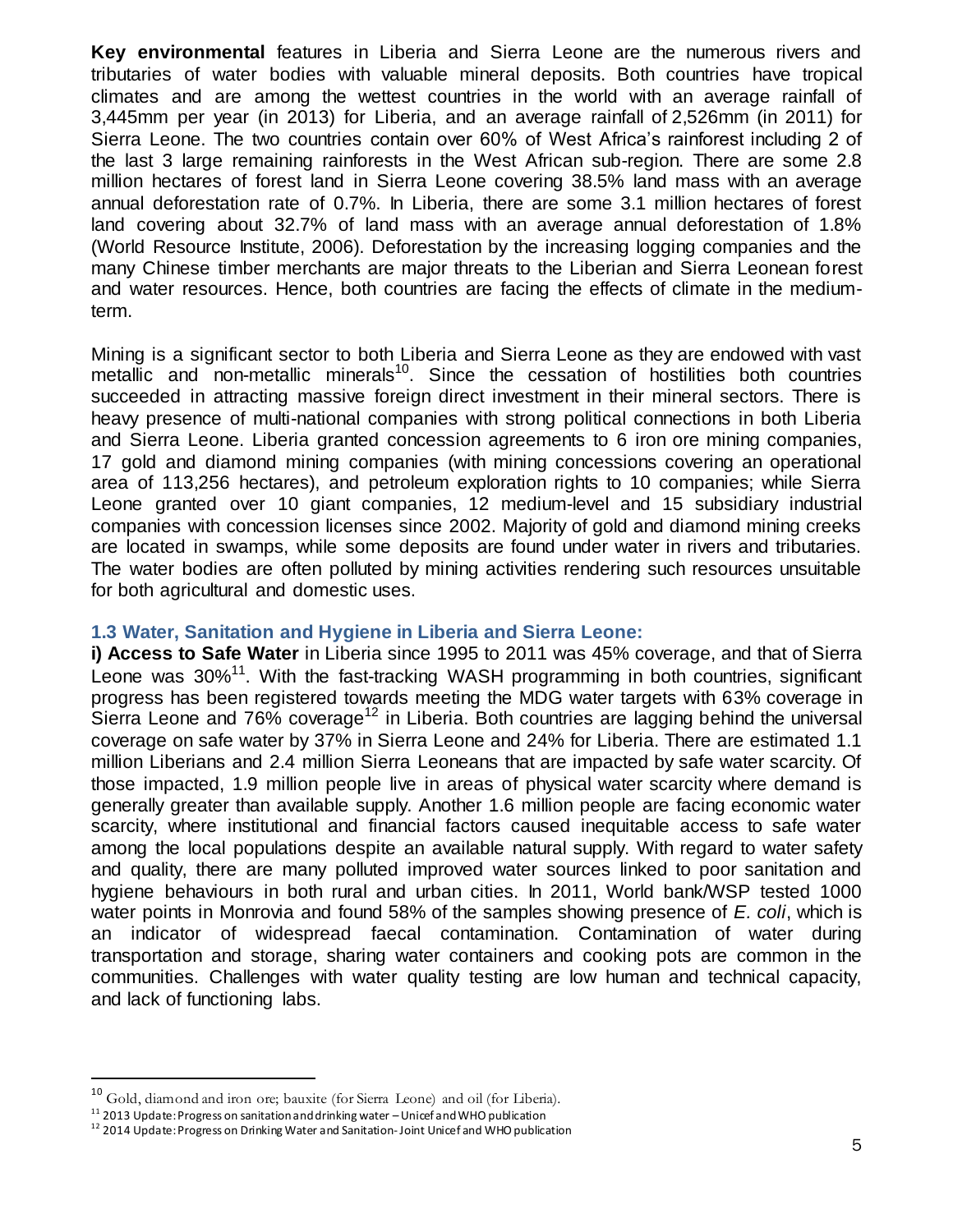**ii) Improved sanitation coverage**<sup>13</sup> in Liberia at 17% in 2015 shows an increase of only 4% over the last 20years from 13% in 2011. Similarly, sanitation coverage in Sierra Leone has only increased by 2% over the last 25years from 11% in 2005 to 13% in 2015. With these trends and pace, there is no likelihood of reaching universal access to sanitation in 15 years as targeted in the sustainable Development goals. Demographic and Health Survey reports of both countries (2013) estimated 354,750 inhabitants in urban communities and 2.4 million rural Liberians were practicing open defecation (OD) in 2013. Similarly, about 106,750 urban and 1.2 million rural Sierra Leoneans were practicing OD. Inadequate policy and strategy implementation, and enforcement of legislation on waste management in both countries can be the cause of poor environmental sanitation. Waste management in the municipalities of both countries is constrained by inadequate resource allocation to Municipal Councils for collection and disposal. As a result, wastes generated are indiscriminately dumped, or disposed through open burning and burying. The poor drainage system in Monrovia is resulting to frequent flooding; and inadequate municipal & housing planning are serious public concerns in Freetown. The current landfills in both municipalities are poorly managed and industrial recycling is non-existent in both countries. Although WASH operatives in Liberia and Sierra Leone reported that Community-Led Total Sanitation (CLTS) programs are beginning to register successes in some rural communities, the concept has been strongly challenged due to community inability to deliver on rural sanitation as more ODF communities are progressively reversing to OD status.

**iii) Hygiene:** Barriers and challenges to environmental sanitation, polluted water sources and contamination of water from collection to consumption, poor food are associated with poor hygiene behaviors in Liberia and Sierra Leone. Clinical records showed that majority of deaths in the communities were attributed to diseases spread through unsafe water, poor sanitation, and poor personal hygiene behaviours (Oxfam 2013). Cholera, malaria and diarrheal diseases were the main culprits in Liberia<sup>14</sup>. There are evidences of poor hygiene practices (for example, poor personal cleanliness, inadequate hand washing with soap and use of unsafe water) in urban slums and rural communities. Another hygiene challenge in rural communities is low access to soap. Even when soap is available, it is typically used for laundry and bathing instead of hand-washing (Ministry of Health, Sierra Leone, 2014). In Sierra Leone only 22% of households had a place to wash their hands prior to the Ebola crisis, and majority of schools do not have such facilities. However, there was an increase in number of households practicing hand-washing - 33% in urban areas and 17% in rural areas<sup>15</sup> to step-up Ebola prevention measures. Nonetheless, only 33% of those places with hand washing facilities had soap. This represents 55% in urban areas compared to 12% in rural areas (SLDHS, 2013). Commonly practiced unhygienic behaviors in both countries are poor food handling and storage, dirty dwellings, kitchen and latrine facilities, food and water contamination and poor eating habits (particularly habits associated with rotten/dried bush meat). It is also challenging to maintain the "safe water chain" - a series of safe water practices from water point to withdrawing water from storage. There is little understanding of the connectivity in water safety. Once the chain is broken, the domino effect will be towards the end of the chain. Oxfam baseline survey in Liberia found majority of water collection and storage containers dirty, uncovered and at high risk of contamination.

<sup>13</sup> WHO/Unicef Joint Monitoring Programme Database- accessed 15th May, 2015

<sup>14</sup> Baseline Study, Oxfam 2013

<sup>&</sup>lt;sup>15</sup> Impact of Ebola on West Africa, 2015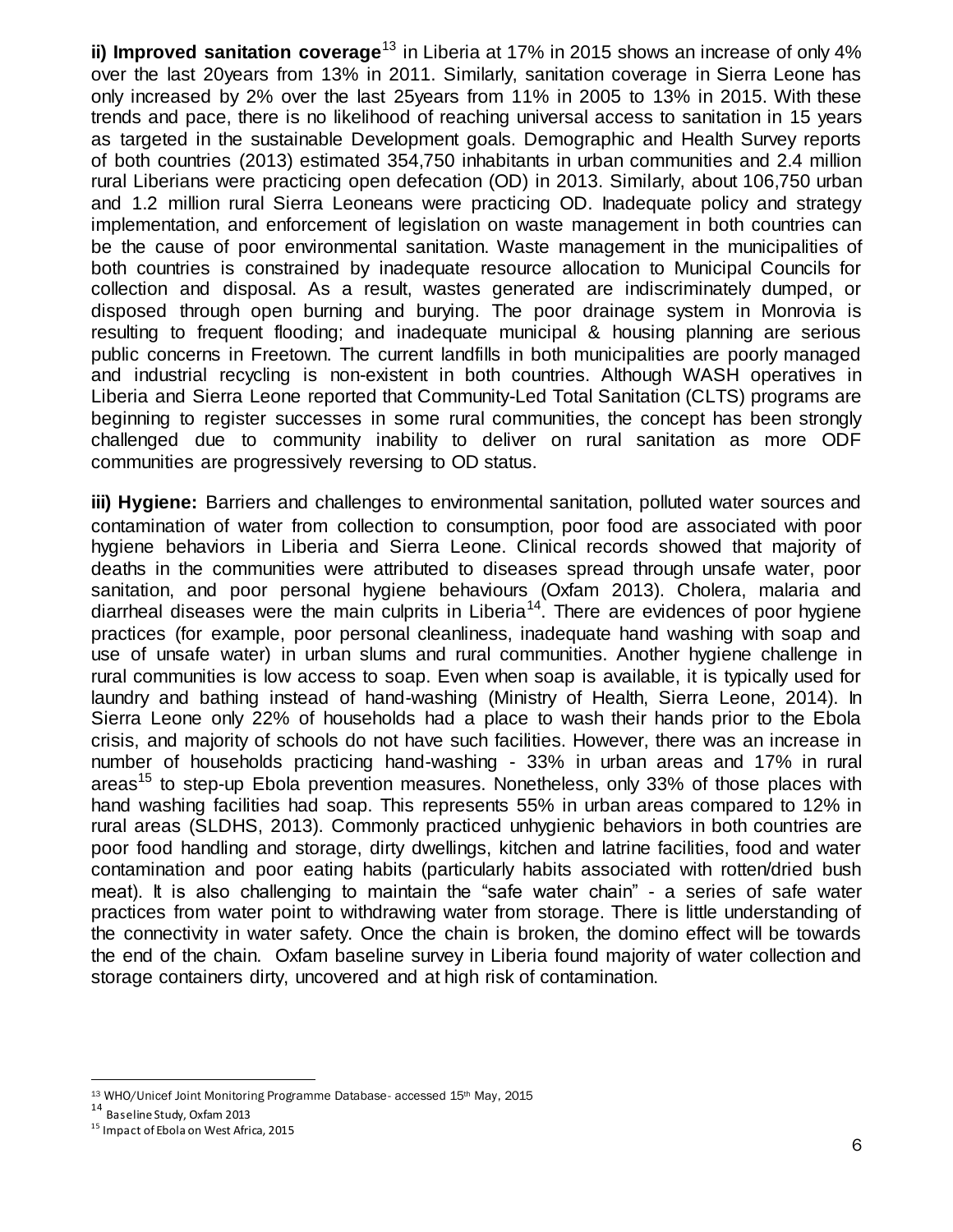**vi) Deprivation, exclusion and inequality:** A WASH policy of 250 – 500 persons per water point<sup>16</sup> is not benign to hundreds of small satellite communities less than the stated populations. It is estimated that over half million people live in small fractured rural communities in post-war Liberia and Sierra Leone. As WASH programming is governed by this policy in both countries, such small communities in hard-to-reach areas are often excluded and denied of safe water and other WASH-related services. Rather than the governments providing WASH to all its citizens based on their level of need, services are unevenly distributed with larger communities capturing the benefits.

#### **v) WASH in health and Education**

**Liberia:** About 55% of 4,460 schools in Liberia do not have access to functional water supply systems/facilities, 43 per cent are without basic sanitation facilities, and only 18 per cent have permanent hand washing facilities. Schools with sanitation facilities have on average; 118 boys per latrine and 113 girls per latrine - which is above the national ratio of 50 boys per latrine and 25 girls per latrine. Assessment in health institutions showed that 38% of existing facilities in Liberia lack access to even rudimentary levels of WASH (WHO, 2014). Recent monitoring reports<sup>17</sup> further showed that 23.2% of clinics visited lack potable water supply (and among those with access, only few have water systems connected to the facilities), 21% are without incinerators, 95.3% of them exhibited poor medical waste management whist 6.9% of the clinics do not have hand washing facilities.

**Sierra Leone:** Recent assessment showed that 71% of primary health units have access to water throughout the year, whilst 14% have no access at all. Tonkolili (35%), Pujehun (27%) and Kambia (26%) have the worst levels compared to the national average. The report further showed that all the health units have hand-washing facilities, but only 39% have functional incinerators and the main waste management method in these health units is burning in pits (UNICEF, 04/2015). Forty-three out of 50 Ebola treatment centres (ETCs) in Sierra Leone met minimum IPC standards (WHO, February 2015). Only 20% of schools in rural Sierra Leone have access to improved water source (UNICEF, 2013). A national assessment indicates significant variances between districts. About 83.4% of schools in Tonkolili and 80.2% of schools in Kailahun do not have access to safe water facilities (UNICEF, MEST, 02/2015; Education Cluster, 02/2015).

#### **1.4 Other Players in WASH**

Governments of Sierra Leone and Liberia and their assigned ministries and institutions are the main service providers in WASH. Although heavily dependent on aid, the stable and democratic governance and open door policies in both countries have stimulated rapid and diverse actors in the sector. The communities are not actively engaged in their own WASH services delivery and they are not claiming their rights to WASH from duty bearers. Responsibilities for maintenance and sustainability of water points had always been challenging to communities due to resource and capacity constraints. Donors are supportive of the alliance building among INGOs to increase their reach and impact on service provision. The WASH consortia (including WaterAid) in Liberia and Sierra Leone have built a solid foundation for advocacy and influencing work in the sector. Contracting firms in Sierra Leone are trying to dominate the donor landscape. There are active CSOs engaged in WASH advocacy in Liberia and Sierra Leone that the trans-boundary program can engage.

<sup>16</sup> National WASH Policies, Liberia and Sierra Leone

<sup>17</sup> Division of Environmental and Occupational Health (Mohs, 2015),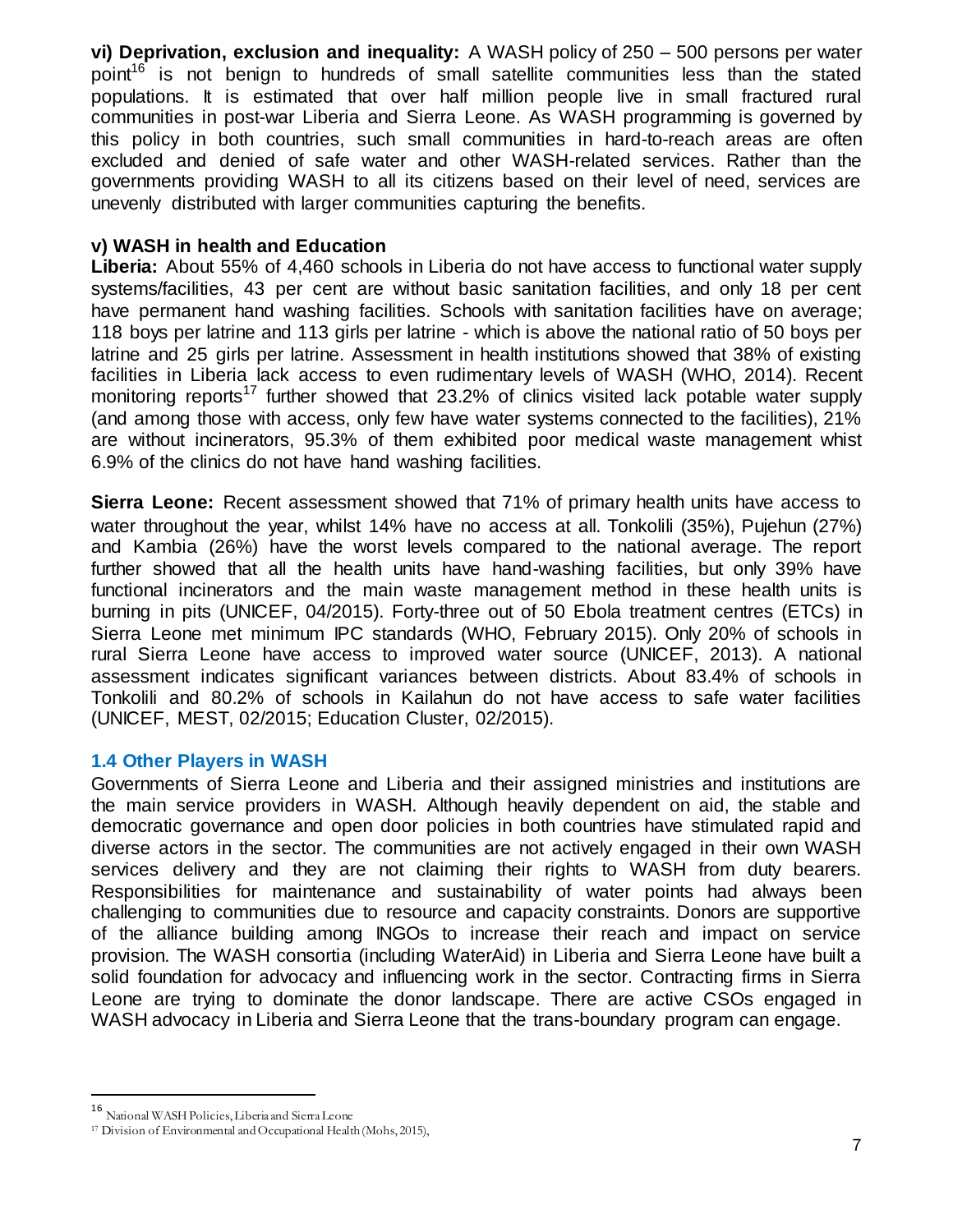Major official donors for Liberia are USAID and Germany; and DfID and JICA are the biggest donors for Sierra Leone. Key multilateral donors for both countries are the World Bank, the African Development Bank (AfDB), and European Union (EU) and UN agencies. In addition to UN Systems (as recovery and development partners - UNMIL, UNMISL, Unicef, WHO, UNFPA and UNHCR), other official donors for WASH programming in both countries are ECHO and Irish Aid. In adherence to the Paris Declarations - Aid Effectiveness, major donors are re-directing funding towards the two governments. Aid disbursement flows in both countries showed a declining trend since 2010. ODA to Liberia constitutes 67% of the 2014/2015 national budget of US\$660,236,000, and 51% of Sierra Leone's national budget in 2014. This shows their high level dependency on aid to fund development programs.

Private sector participation in WASH financing and programming in Liberia and Sierra Leone is negligible. Funding from major multi-national companies in discharging their Corporate Social Responsibilities is directed towards other sectors. However, many companies in both countries are potential funding opportunities for WASH programming. The activities of mineral water companies in supplying drinking water to the local populations in both countries are very significant. They are the main sources of drinking water in urban Liberia and Sierra Leone. The regulatory frameworks to ensure water safety are poorly monitored. There are regulations to ensure standards, tariffs and water quality testing, but the checks and balances in the enforcement of these regulations are left to chance. There are SMEs participating in urban sanitation and waste management in the two countries. These private contractors are unable to meet local demands.

#### **2. WA Trans-Boundary Role and Niche:**

WaterAid commenced its Trans-boundary programme in Liberia and Sierra Leone in late 2009 as a pilot to learn about working in post-conflict contexts while responding to the increasing demand for WASH services. The pilot programme was reviewed in 2012 with recommendation to scale up to a full-fledged programme in Liberia and Sierra Leone. An unprecedented outbreak of EVD disrupted activities and scaled back operations and plan to move to a full – fledged CP. Full scale operations resumed in January 2015, with focus on delivering WASH related interventions as a response to the EVD emergency. Consequently, WA supported recovery and stability initiatives.

WaterAid have successfully established strong presence in three counties in eastern Liberia and Cape Mount in Western Liberia along Sierra Leone border; and three districts in east and Southern Sierra Leone combining service delivery with policy influencing and capacity building support. The approach is built around a single management structure, with the program design focusing on sub-regional influencing, knowledge management and technical cooperation between Liberia and Sierra Leone. Policy advocacy and influencing have been the entry point and highlights for our programming in both countries. We succeeded in influencing key WASH development policies, plans and budgets in both countries. Other players in the sector recognized WaterAid as a key player in promoting people's rights to WASH.

Since our inception, we were approaching WASH as a human right. This approach contributed towards increasing access to WASH services and empowering the poor and marginalised people to participate in national development. While working in both countries, we were reaching deprived, excluded and marginalized families in most remote communities, where others are not venturing. We demonstrated scalable models of integrated approach to WASH as a right. Our supported WASH facilities are friendly to physically challenged persons, children and the downtrodden in society. We've constantly challenged our thinking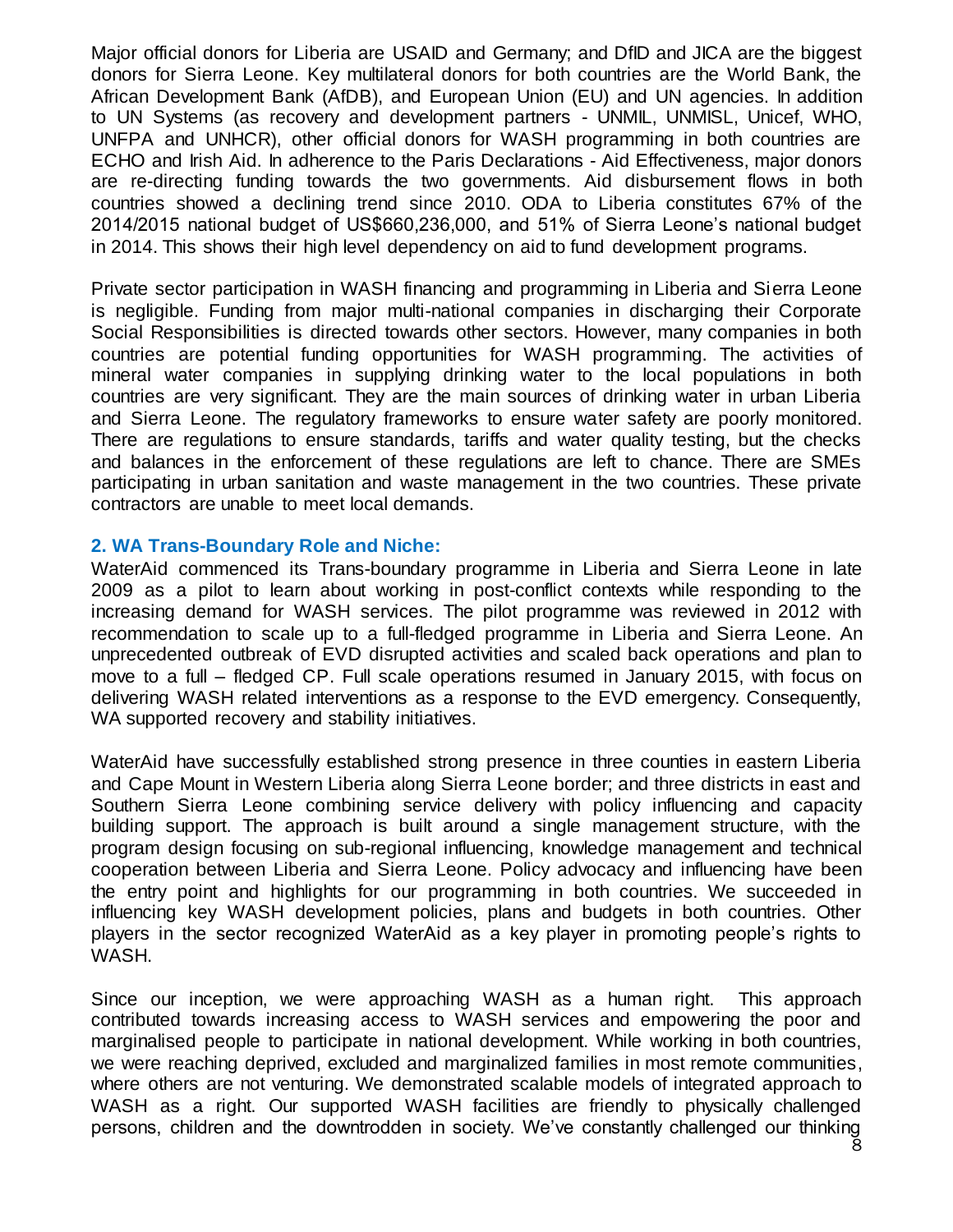and engaged the communities where we work to adopt our WASH technologies and lead the transformative change process. This is what we stand for and set us apart.

The trans-boundary programme is assuming a strategic role in both countries, and as a catalyst in the sector – while mobilising and empowering people to demand, we were supporting the system to effectively respond and deliver on its mandate in hard-to-reach remote communities. Links and exchanges between our service delivery and CSO advocacy partners across the two countries which is positively encouraged, have given us the opportunity to maximise learning and increase synergy among them. Cross border knowledge management - learning and sharing, technology dissemination; alliance building among Mano River WASH actors; building civil society platforms to facilitate communicative learning between our CSO partners; drawing strength from diversity in the two countries; and technical cooperation between the two governments will remain the hallmark of our cross-border programming. The cross-border learning approach is encouraged in all programme designs, and this will become an increasing feature of our trans-boundary programming.

#### In **Sierra Leone**, WaterAid is known for our

#### **Our Niche**

- **Trans-boundary programming**: The trans-boundary program will continue to capitalize on its experiences and cross-border evidence-based lessons to influence policy and practices, and promote equality in access to WASH.
- **E&I service delivery in Sierra Leone and Liberia:** WaterAid have developed a relatively strong track record of supporting, strengthening and scaling-up national WASH institutions that will enhance WASH services are equitable and inclusive. Our approach is ensuring we reach the unserved in the most hard-to-reach areas and all our programme are inclusive and facilities are accessible by all categories users including PLWD, women, children, etc.
- **Integrated challenge on WASH poverty and injustice** Capitalize on our excellent relationship with the goodwill ambassador for WASH and launching an integrated campaign on universal access to WASH. We will maintain and deepen the quality and intensity of our engagement with government and CSO partners in policy advocacy and influencing sustainability of WASH service delivery in the country. We have been instrumental in enforcing WASH policies, influencing government's commitments towards WASH sector budgetary allocations. We are now seeing our small victories translated into Sector Implementation Plans (SIPs), to which donors are expected to make significant contributions. WaterAid will emphasize this drive, and move into new forms of advocacy to ensure that government obligations and donor commitments are translated into action, while ensuring accountability to the local populations.

evidence-based approach and piloting projects of innovative concepts like Self supply and Sector learning. The innovations were 'new' (in Sierra Leone and Liberia), and successfully added value to the sector. We will continue to nurture and scale-up such innovations. With our DWA programming, our partners are increasing access to WASH services in deprived and marginalized communities where others are not reaching.

In **Liberia**, we are known for our policy advocacy and influencing efforts, supporting other service providers in fulfilling their duties in WASH service delivery. We supported the government in developing the National WASH Compact and establishing the National Water Resources and Sanitation Board (NWRSB). We succeeded in influencing key WASH development policies, plans and budgets in the two countries. In this way, WaterAid is reaching millions of people in Liberia indirectly. Other players in the sector recognize us as a key player in promoting people's rights to WASH. Our advocacy and influencing efforts are complemented by our evidence-based program learning on the ground, informed by our wealth of international experience which added value to the weak WASH sectors needing well-informed guidance. Our emphasis on learning, and strong focus on policy advocacy and influencing towards multi-sectoral solutions to WASH crisis gained us the reputation as one of the leading WASH agencies in both countries. Programme diversity remained a strong feature for us during the pilot phase, and this will continue in the next five years. Our profile is increasing, and this has opened new doors for strategic partnerships with relevant government line ministries and civil society organizations in order to reach more families and communities with WASH.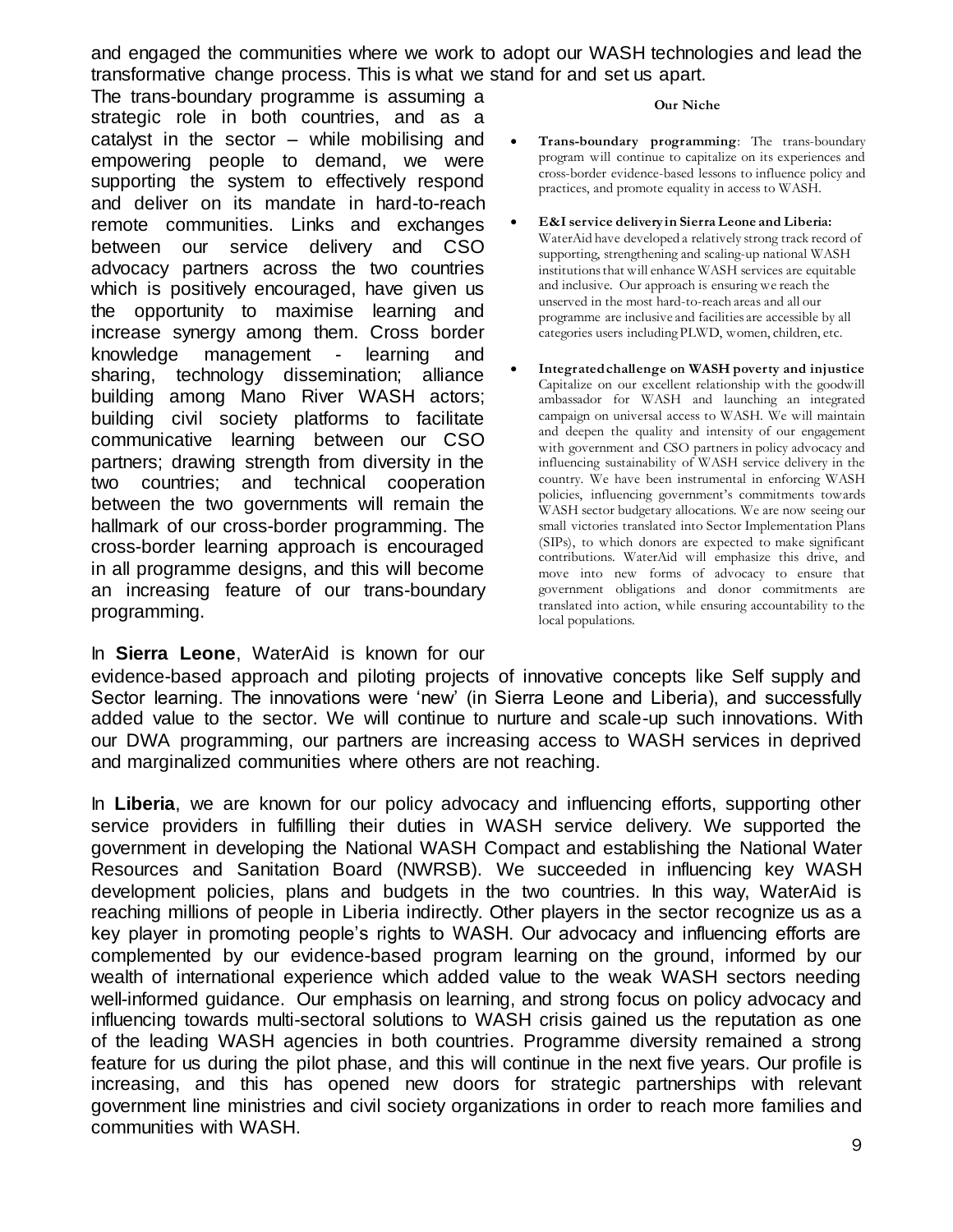From pilot programming, we are now modelling long-term right-based participatory approaches, supported by our trans-boundary learning and evidences of best practices to address the WASH needs of millions of people in Liberia and Sierra Leone. In line with our global strategy, WaterAid's business model in these countries will give a significant weight to hygiene promotion, without relegating sanitation and safe water supply wherever we work. We will seek more strategic partnerships and catalyse continued support through people cantered hygiene promotion that contributes to the transformative changes required for the most marginalised communities to gain access WASH services. Based on our changing context, we will re-orientate our current partnership arrangements with CSOs and adjust accordingly to ensure that we remain effective and efficient in what we seek to do in the next five years by:

- Engaging partners on integrated demand-driven programming that promotes user ownership and management, and encourages a three-pronged approach – promoting the software healthy hygiene behaviours that guaranteed sustainable environmental sanitation, complimented by safe water supply and supported by an enabling environment.
- Supporting and building capacities of local government decentralized WASH governance structures (County and District) to establish and fund county/district (or cluster) WASH Promotion Centres for supporting community-based WASH committees in hygiene promotion; and community-based Wat-san artisans on maintenance and repairing of WASH facilities.
- Increasing attention to advocacy and influencing sound WASH policies at national level and local level citizen engagement (CE) with people-cantered advocacy by ensuring grassroots application of rights-based approaches that contributes towards marginalised communities gaining access to WASH.
- Building alliances with sub-regional CSOs including Mano River Youth Parliament and Mano River Women's Peace Network in lobbying and influencing all duty bearers (governments, international institutions and better-endowed sections of society) to fully discharge their responsibilities towards our behaviour change campaigns and universal access to WASH.
- Providing youth with greater access to WASH skills and other livelihood training, combined with tangible opportunities for employment as Wat-san artisans is critical for our WASH programming in Liberia and Sierra Leone.
- In the broader framework of WASH rights, building platforms for environmental protection - lobbying and influencing governments to enforce regulatory frameworks that will minimize the level of environmental degradation caused multi-national mining corporations and Chinese timber merchants to mitigate the effects of climate change

## **3. Theory of change**

## **3.1 Transformative change process**

WaterAid trans-boundary program in Liberia and Sierra Leone subscribe to our shared global vision. We believe that universal access to basic WASH by 2030 will be achieved in both countries with healthy hygiene behaviours underpinned by improved sanitation, safe water supply and water safety management through inspired citizens and families, empowered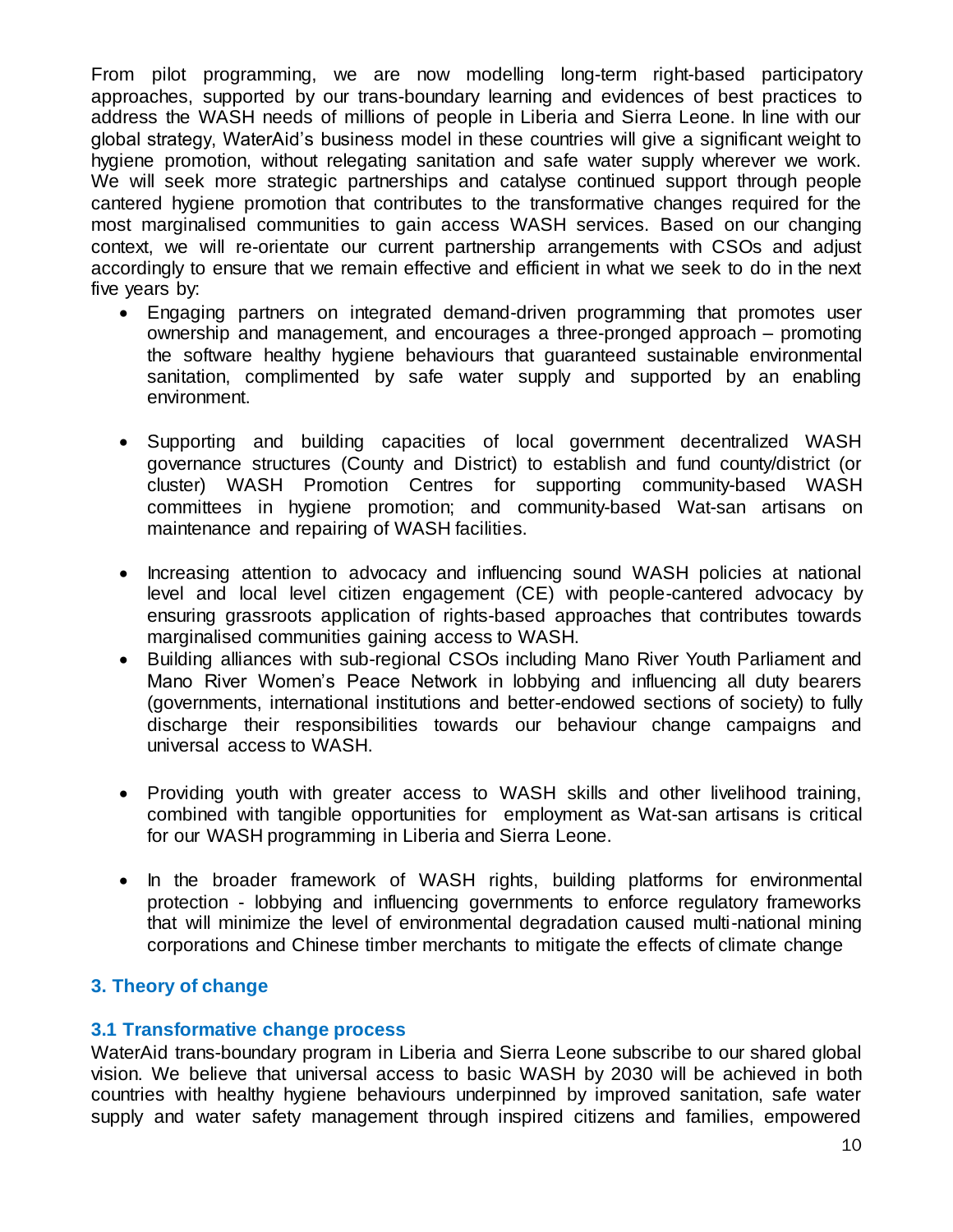communities, CSOs and other service providers supported by enabling environments; and state institutions that are accountable and committed to lead the transformative change. Therefore, our primary focus will be hygiene behaviour change: undertaking a **bold paradigm shift to emphasize hygiene**, which is the human capital in WASH. We believe that emphasis in promoting improved hygiene behaviours and sanitation without relegating safe water supply can generate changes in this human factor and yield healthy hygiene behaviours among the local populations and thereby secure sanitary environments where people will no longer indiscriminately dispose of their waste and defecate openly. This will prevent water source pollution, spread of contagious diseases such as EVD and cholera; and a "safe water chain" will be maintained to provide safe drinking water at household level. The current population trends showed that additional 1.4 million will face acute WASH shortages by 2020. We further believe that transformative change will be achieved when national service delivery programs are strengthened and scaled up to address the increasing urbanization and populations which are presenting water scarcity for 3.5 million people.

Social exclusion resulting to inequitable access to quality WASH is increasing, and affecting the lives of women and children (especially girls in learning institutions) and communities in hard-to-reach areas; and denying over 500,000 people of their rights to quality WASH in Liberia and Sierra Leone. In our advocacy efforts, the trans-boundary programme will engage both governments to address the inequalities. We believe that holistic mode of partnership with the service providers, CSOs and CBOs and our District Wide Approach (DWA) with partners to undertake initiatives that will target excluded groups, the poorest and most marginalised communities will result to equitable and sustainable access to WASH services. WaterAid in Liberia and Sierra Leone believes that these efforts will have a profound impact on the lives of people and will result in transformative outcomes in minimizing inequalities. Communities do not have the capacity to exclusively take-up their basic services deliveries, and are unable to hold their governments accountable for poor service delivery. The transboundary programme believes that engaging our service delivery partners on integrative WASH programming to empower communities and their youth to support their demanddriven WASH Initiatives will result to sustainable WASH services at local level.

WaterAid in Liberia and Sierra Leone believes that low government capacities, poor WASH governance and low sector financing must be addressed to achieve universal access to WASH by 2030. We further believe that universal access to safe water, sanitation and hygiene can only be achieved in both countries, if the governments establish effective institutions with sound policies, programmes and clear roadmaps for WASH programming. Low WASH sector financing in both countries requires a serious attention. With the growing donor fatigue, the trans-boundary programme believes that engaging both governments to increase WASH sector allocations; lobbying the growing private sector and decentralized local governments to finance WASH initiatives; and encouraging our service delivery partners to diversify their funding sources – attracting interested donors to invest in WASH will increase investment in WASH. As data accuracy is a major challenge, WaterAid believes that supporting both governments to establish reliable WASH data bank will improve sector planning, coordination and decision-making. WaterAid institutional mapping and impact measurement will be promoted to develop knowledge and document evidence base practices in order to improve the quality of our transformational change process. We finally believe that implementation of sound regulations and enforcement of policies to reduce environmental degradation due to rapid deforestation and pollution of water bodies caused by the numerous mining and logging will mitigate the effects of climate change in Liberia and Sierra Leone.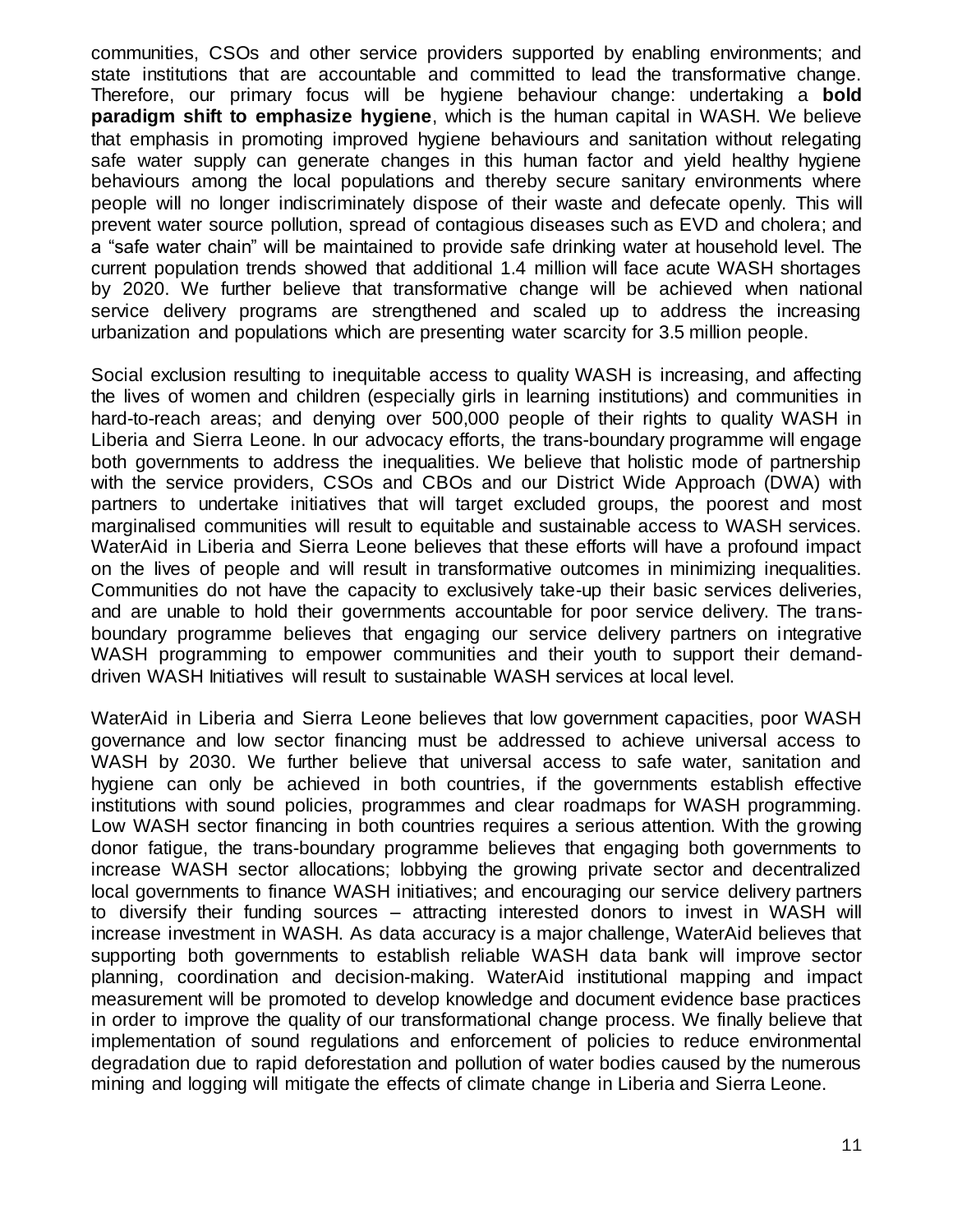## **3.2 Conditions for Change to Happen**

The proposed transformational change can happen if peace and stability continues with smooth political transition in both countries. Stable economies, willingness and commitments of governments to commit more funds to the WASH sector will be essential. The following conditions of change are fundamental for universal access to WASH in Liberia and Sierra Leone:

#### **Condition 1: Committed and Accountable Governments**

Accountable Governments committed to universal access to safe water, sanitation and hygiene demonstrated by resource allocation particularly increased sector financing and policy support; effective decentralized governance structures and systems. Also, governments enacting and enforcing regulatory frameworks minimizing environmental degradation caused by multi-national mining corporations and Chinese timber merchants to mitigate the effects of climate change

#### **Condition 2: Effective WASH Institutions and Governance:**

Effective WASH governance institutions demonstrated by efficient systems and processes: transparent roadmaps, policies and budgets; improved sector planning and coordination; improved program quality, learning and documentation; and policy implementation and enforcement.

#### **Condition 3: Empowered Communities and their CBOs demanding their rights and taking collective actions**

Empowered communities and their organizations become primary stakeholders in their WASH service delivery, actively taking collective actions and responsibilities in promoting improved hygiene behaviors. Trained and empowered youth actively maintaining local sanitation facilities and improved water sources as community-based Wat-san artisans.

#### **Condition 4: Changing hygiene behaviours:**

Hygiene promotion becoming the centre-piece in WASH programming to secure healthy hygiene behaviours among the local populations resulting to sanitary environments with unpolluted water sources; and sustained "safe water chain" at household level.

#### **3.3 Drivers of Change**

We believe that strong political will and commitments of both governments will support the crusade towards achieving our WASH goals. Existence of sound WASH governance and critical engagement with committed service delivery and CSO partners will support our efforts towards universal WASH coverage. Empowered Communities taking collective actions will drive the change and deliver lasting improvements towards hygiene, environmental sanitation and safe water supply. There are SMEs participating in urban sanitation and waste management; and the many companies in both Liberia and Sierra Leone are potential funding opportunities for WASH programming.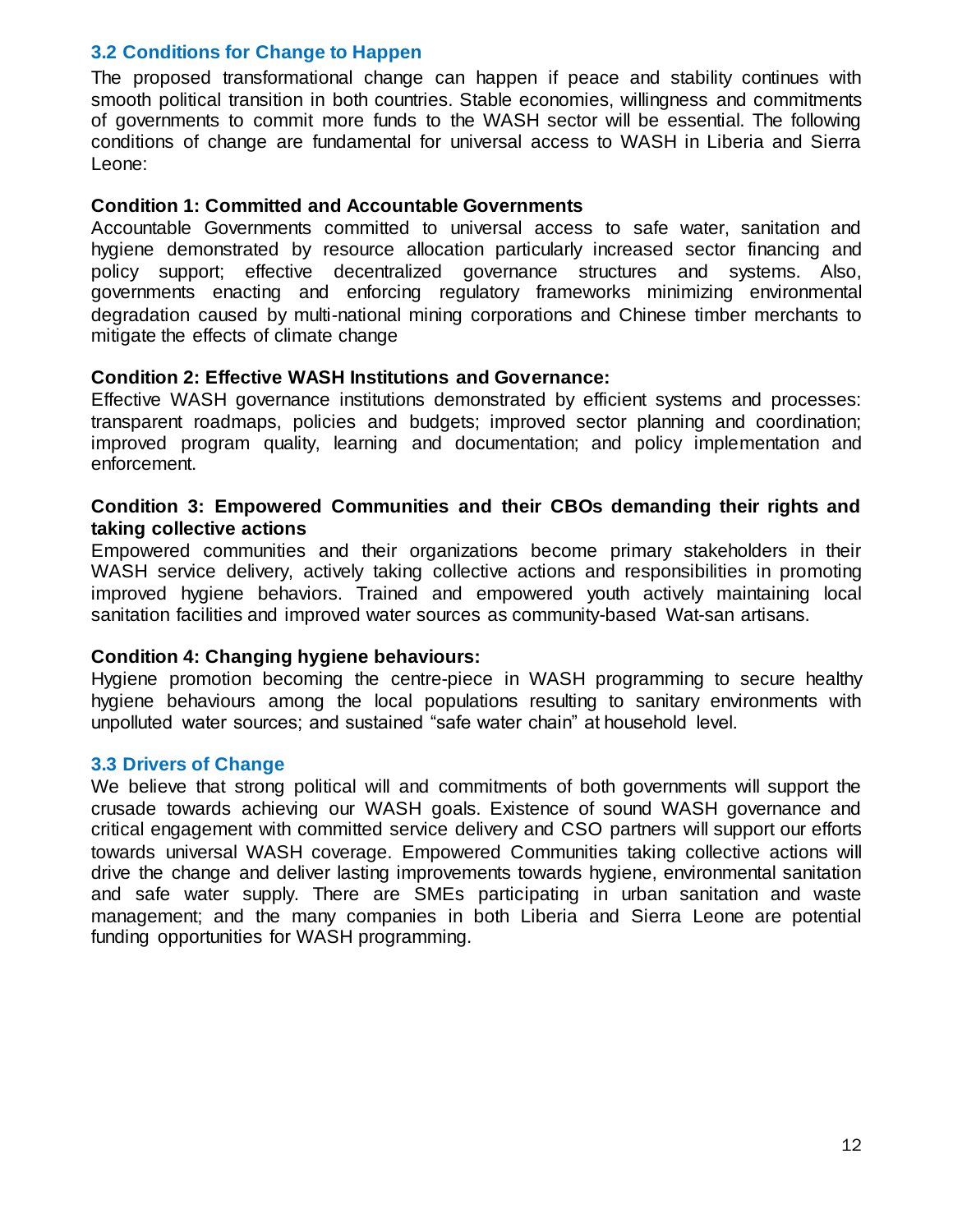#### **Pathways:** The following pathway summarizes our Theory of Change:

Goal: Healthy hygiene behaviours with equitable access to sanitation and safe water

#### Challenges and underlying Causes

scarcity for 3.5 million people; and based on the current population trends,<br>edditional 1.4 million will face agains WASH shortesse by 2020. Social anglysion WASH governance and low sector financing must be addressed to achieve universal Poor hygiene behaviours and poor environmental sanitation resulting to polluted additional 1.4 million will face acute WASH shortages by 2020. Social exclusion resulting to inequitable access to quality WASH. Low government capacities, poor access to WASH. Communities do not have the capacity to exclusively take-up their basic services deliveries, and are unable to hold their governments accountable for poor service delivery.



a) Building partnerships and alliances for Sustainable WASH service delivery

Programme interventions

b) Building local capacities (service providers, CSOs and communities/CBOs) in support of demand-driven WASH Initiatives c) Support governments by strengthening systems and capabilities for WASH service delivery and policy enforcement (for sound environmental protection)

d) Policy advocacy, influencing and promoting good WASH governance e) Local Fund Raising through private sector and local governments

#### Game-changers

a) Committed and accountable government – and their strong WASH institutions b) Strong and committed service delivery and CSO partners

c) Empowered Communities and their CBOs

d) Private sectors – the many multi-national companies and SME participating waste management

#### **Assumptions**

- Peace and stability continues with smooth political transition in both countries
- Stable economies, willingness and commitments of governments to commit more funds to the WASH sector in both
- countries
- Committed and Accountable Governments

: Changing sustained hygiene behaviours

- Strong WASH Governance
- Empowered Communities and their CBOs demanding their rights and taking collective actions

#### **4. The Strategic Choices and Priorities**

#### **4.1 Our strategic Intent**

The trans-boundary programme and its CSO partners shared our corporate mission as articulated in the global strategy: 'to transform the lives of the poorest and most marginalized people by improving access to safe water, sanitation and hygiene". We intend **to promote people's rights to WASH** while aiming for ensuring sustainable WASH services delivery, universal reach and access to quality WASH and promoting healthy hygiene behaviours at local level. As a trans-boundary programme we will continue to **learn and increase our experiences of working in post-conflict contexts,** while addressing key challenges that keep poor and marginalized people in perpetual WASH poverty in our context. We will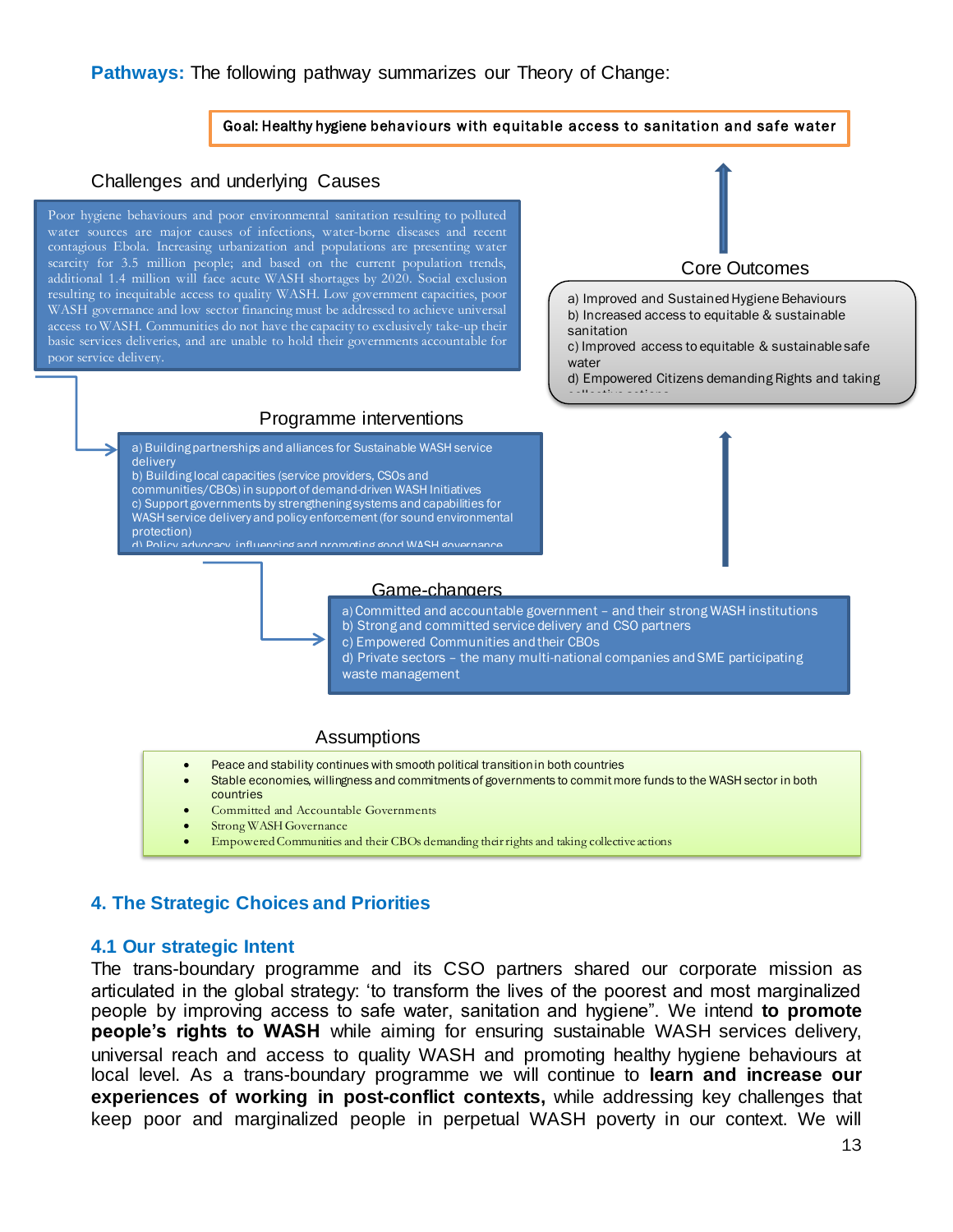support and engage duty bearers and other service providers to strengthen their systems and processes, advocate for pro-poor WASH policies and influence the desired transformational changes. Based on our changing context, WA trans-boundary programme will position itself to achieve and ensure:

- **Improved and sustained hygiene behaviours** for securing increased sanitation and sustainable safe water supply by employing holistic approaches in integrated WASH programming through partnership with services providers, CSOs and communities in charge, supported with the tools they need to find solutions and transform their WASH needs. **Outcome one** with sustainable service delivery strategy
- **Rights, equity and inclusion** by engaging and influencing governments and other service providers to fulfil their duties in creating access to sustainable WASH services for all their citizens, especially women and children (particularly girls in learning institutions) and hard-to-reach communities. Our District Wide Approach (with service delivery partners**)** steered through local leadership and active people's participation (citizen engagement approach) will work to address the underlying causes of exclusions. **Outcome one** with policy advocacy and influencing strategy.
- **Empowered citizens demanding rights and taking collective actions -** our strategy will be more integrative and responsive to peoples' WASH needs as defined by them; and ultimately empowering communities and their CBOs to manage their own WASH resources, set their own priorities, and indeed control their own lives – our **second core outcome.** Our service delivery partners will train and equip local youth to become effective community-based Wat-san artisans for sustaining sanitation and safe water infrastructure.

*Core* **Core** *Core* 

#### **Outcomes**

 **Strong and committed WASH Governance:** We will continue to play the critical role in supporting the government and service providers by influencing appropriate WASH policies, and creating a popular base of support that will strengthen the systems and capabilities required to deliver sustainable hygiene behaviours, sanitation and safe water supply – **our third core outcome.** While subscribing to the actualization of WaterAid shared global mission and strategy aims, our transboundary programme commits itself to achieve the above three core outcomes.

Strong and Committed Wash Governance Giveon Demanding Rights and Taking Colo Improved Hygiene Behaviors. Increased access to equitable & Sustainable sanitation. Improved access to equitable & Sustainable Safe Water.

We will further invest in partnership and linkages

with private sector, and other game-changers that have potential to solve long-standing WASH challenges; and build effective WASH sector capacity to provide the required services over the long term. Our new business model will underpin by our commitment to measuring results. Therefore, we will upgrade our capacity to implement our paradigm shift towards sustainable WASH delivery services.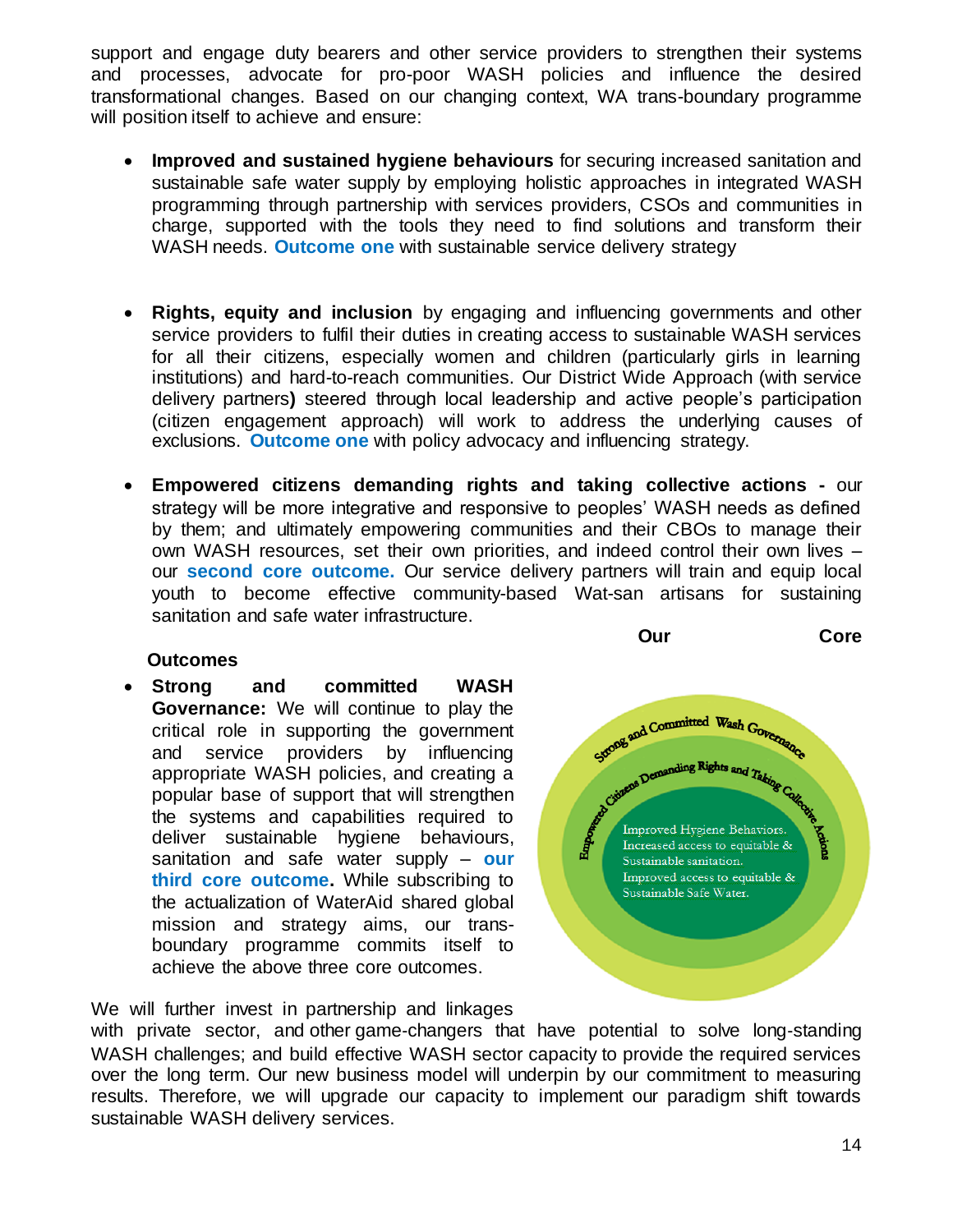#### **Trans-boundary Programme**

We will build on the positive cross-border relationships we've established with stakeholders (governments, donors, CSOs, private sector and Mano River sub-regional groupings, etc.) and nurture a profile of service delivery and CSO partners in order to maximise learning and increase synergy in WASH programming. More finely tuned and targeted sub-regional advocacy and alliance building efforts will be further developed; and new relationships with programmes and organizations of shared vision, and other regional agencies and donors to influence access to quality WASH services; and there exist real potential to do so. Our strategic intent for the trans-boundary program is to **promote basic WASH rights** in both countries while making such rights and services more accessible and responsive to poor and marginalized people.

#### **Our paradigm shift**

We intend to ensure sustainable WASH services by promoting good hygiene behaviours to secure sanitary environments and maintain "safe water chain" in providing safe drinking water to families. We will further expand our partnership model by making communities and their organizations primary stakeholders in their basic service delivery to secure **sustainable and integrated** WASH at local level.

#### **Leadership in the sector:**

The trans-boundary programme is aiming for sector leadership in both Sierra Leone and Liberia. We will nurture our relationship with the Goodwill Ambassador **to occupy a strategic position** in our advocacy and influencing work and secure the desired sector leadership in Liberia. We will underscore alliance building by creating common platforms to address WASH related issues, support and influence local governments at County level to respond to WASH needs of all citizens. We will help generate and sustain positive linkages between people and organizations within civil society committed to universal access to WASH.

**4.2 Strategic Directions and Goals:** (clarifying our road map we *will travel on to achieve the strategic goals* in the next five years)

Our theory of change and strategic intent presented us the road map for the next five years, and this will show how we will advance towards our trans-boundary core intent and focus in making contributions towards our global vision and aims. It presented four mission-related strategic directions as follows:

#### **Strategic Direction Meaning**



 Strengthening systems and capabilities that drives the outcomes we seek in sustainable and equitable WASH service delivery

Championing the rights of the poor and promoting commitment among Governments and service providers to support our strategic intent by bringing in resources and influencing policy cross border knowledge management, alliance building among WASH actors; supporting civil society platforms and, drawing strength from diversity in the two countries to support our strategic objectives. The community of the political strategy and the strategy and the strategy and service delivery championing the rights of the poor and promoting commitment among Governments and service providers to support our strategic in

a) **Sustainable WASH service delivery:** Aligned to WaterAid global strategy aims, the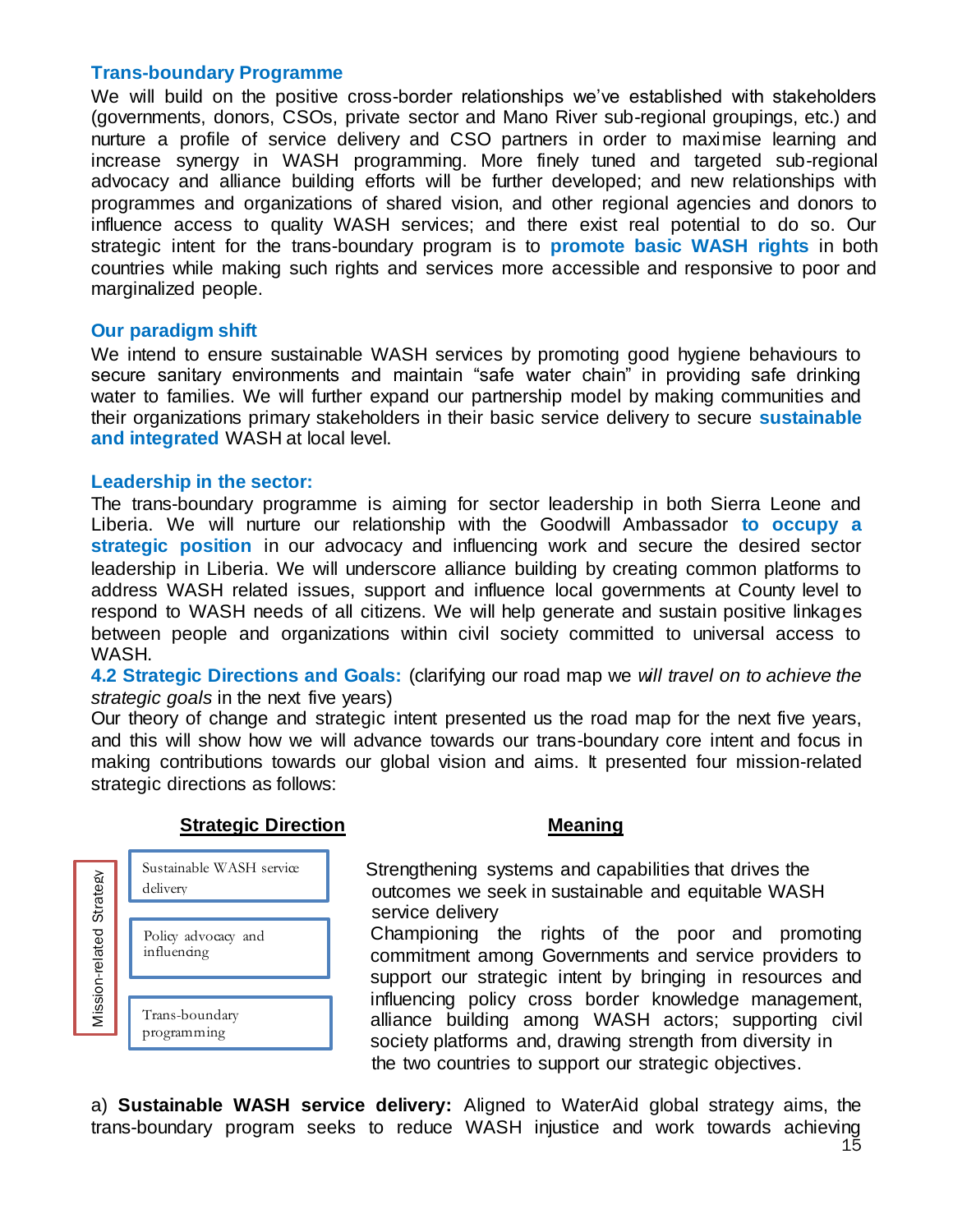universal access to safe water, sanitation and hygiene in Liberia and Sierra Leone. Our programs will place people's experiences of social exclusion at the centre of our interventions and support them on their rights to WASH. The trans-boundary program will approach hygiene behaviour change by developing pro-hygiene beliefs and attitudes among the local populations, secure sanitary environments to prevent improved water sources from pollution and maintain "safe water chain" to provide safe drinking water at household level. This will contribute to our global strategy aims as we **empower communities to demand their rights and take collective actions in managing their WASH services, influence positive hygiene behaviours and establish WASH resources in learning and health institutions** with an integrated sector wide approach.

**b) Policy advocacy and influencing:** The trans-boundary program will develop its advocacy and influencing strategy, and identify appropriate agenda for situational research for pro-poor WASH policy advocacy. Country teams will build their capacities to engage in responsible advocacy work. Their advocacy work and policy influencing will ensure a long term positive effects of quality WASH on the lives of deprived and excluded families and communities. The trans-boundary program shall balance its advocacy and program work in addressing root causes of WASH injustice. We will approach advocacy in a non‐confrontational way, and only where the approved agenda supports our work, based on best practices or proven evidences. With this strategic roadmap we shall be **promoting basic WASH rights of people in Liberia and Sierra Leone, support and engage both governments to establish accountable and committed WASH Governance to reduced social exclusion and inequality in access to WASH services.**

**c) Trans-boundary programming** will increase the visibility of our good work, our profile in the WASH sector and our ability to harness the power of our service delivery and CSO partners, sub-regional agencies and donors to support our core intent. We will further use appropriate media in order to make known our work as a trans-boundary program, and maintain the positive relationship and rootedness with our service delivery and CSO partners. We will support our partners to establish and develop non-confrontational civil society platforms to advocate for sound natural resource management related to activities of numerous multi-national corporations in mining and forest sectors. With this roadmap, we will solicit to **improve the viability and efficiencies of local partners as organs of civil society with effective knowledge management and learning centres catalysing change by promoting basic WASH rights in Liberia and Sierra Leone**

#### **5. Programmatic approach**

WaterAid – Liberia and Sierra Leone will consolidate its gains from the trans-boundary pilot phase, and establish a new flexibility in WASH programming aligned to the global strategic aims and approach. Our approach to tackling WASH poverty will be holistic, seeking to understand and act on the overall context, needs, aspirations and circumstance of the poor and marginalized people. Trans-boundary program shall conduct an applied research on appropriate approaches to inform knowledge and innovative technologies in hygiene behaviour change programming. Our commitment to self-sustaining and cost-effective methods gives us significant credibility with partners, governments and donors. Thus, we will scale-up the impact of our programs through our partnership work on the ground, carefully designed to influence the governments and donors, whether through replication of our successful models or through wider policy change.

Rights-based approach is the hallmark of our programming and to achieve this, we seek to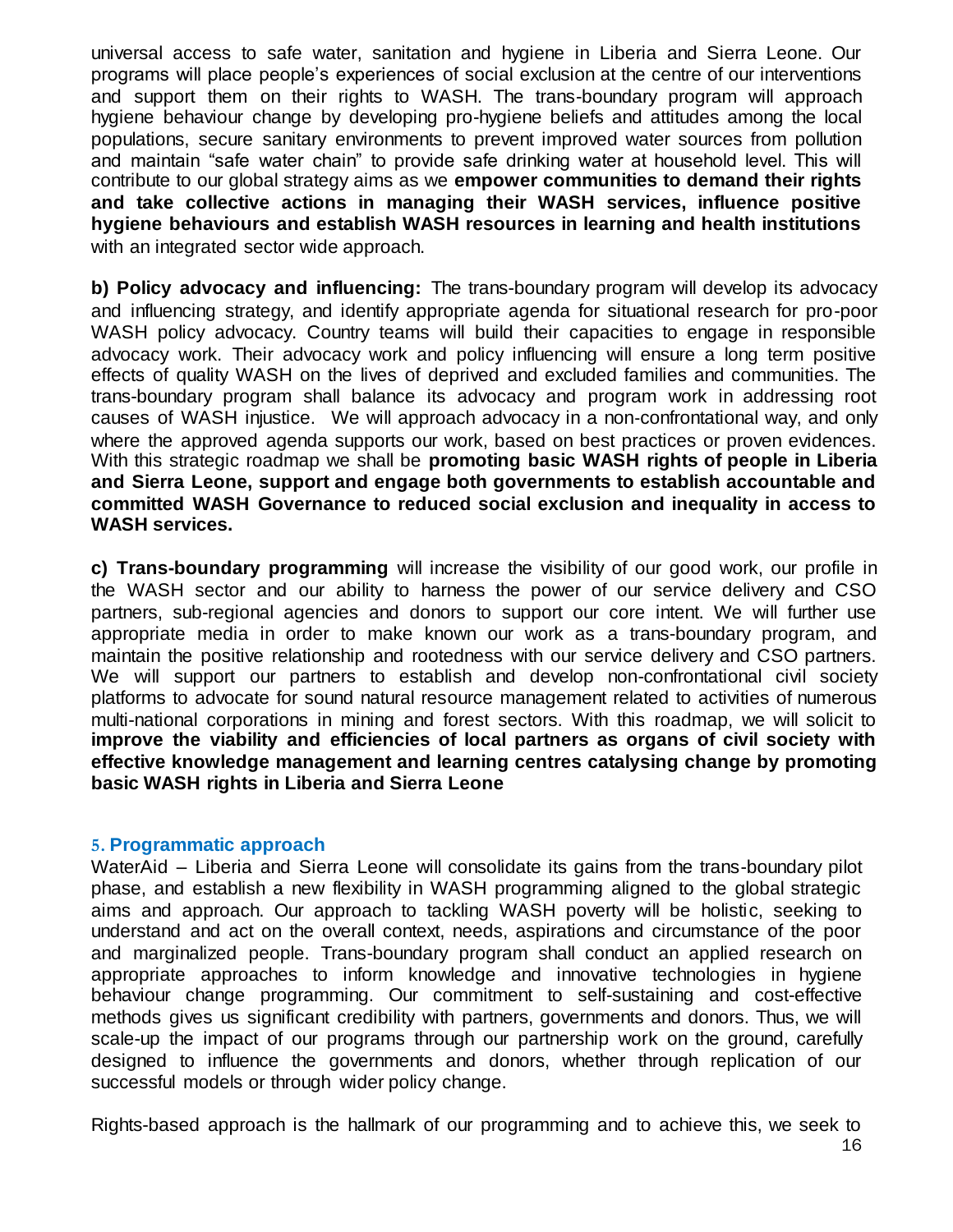be a facilitator and catalyse the transformational change process. Our pro-poor policy advocacy and influencing will focus on supporting the two governments and their WASH institutions, other service providers and CSO partners to strengthen the systems and processes required in actualizing the rights of the poor and marginalized people to safe water, sanitation and hygiene services. This shift from basic needs approach to rights-based approach will challenge the prevailing social exclusion and unequal access to quality WASH services.

We recognize that sustained WASH outcomes depend on partnership with service providers, CSOs and communities in charge, supported with the tools they need to find solutions and transform their basic rights. Participatory approaches practiced in our work with communities reflect our fundamental commitment to the innate worth and capacity of the people and their right to lead their lives on their own terms. This made us believe that transformational change can come from within the communities. They also give meaning to our conviction that the poor and marginalized people themselves can be the main actors in their WASH service delivery. WaterAid is also promoting entrepreneurial approaches as well as embracing a new model of doing business – integrated challenge on WASH poverty and injustice, and ensuring equity in access to service delivery. These will be our new and innovative ways to engage and work with partners at all levels:

**a) At community level,** we will be promoting inter-sectoral approaches, providing catalytic and continuous support for scaling up sustainable community WASH services, and building community awareness and local capacities that will enable communities become primary stakeholders in managing their safe water, sanitation and hygiene resources. We will support our service delivery partners to good hygiene behaviours with a strong focus on improving local sanitation practices while securing water quality and hygiene at the household level. We employ a right-based approach that will empower communities to understand and demand their WASH rights, while holding service providers accountable for their actions. Our aim in the communities is effective partnership with service delivery partners, CBOs and empowered communities demanding rights and managing their own WASH resources.

**b) At District/County/Municipal level**, we will strengthen local government capacity and enable them in delivering equitable and sustainable WASH services. We shall support government WASH line ministries to create strong institutions at the intermediate level (district, county and municipal), since they are critical to supporting community managed service provision, which is in turn essential to the sustained scaling up of WASH coverage. Our shift towards urban WASH programming (municipalities) targeting the urban poor and slum dwellers will be significant for our vision and universal access to WASH.

**c) At national level,** our aim is to work with both governments to develop institutional capacities and establish robust WASH governance, which is in turn essential to increase sector financing and strengthening of systems and processes to reach many more people with quality WASH. We will support the governments to establish strong and accountable WASH governance, provide evidences of underlying causes of social exclusion on access to quality WASH and influence service providers to address these inequalities.

**d) At Transboundary/ Mano River level,** our presence in both countries provides us the unique opportunity to respond to emerging issues such as Transboundary water resources management, WASH related emergencies, high level influencing and WASH sector Knowledge Management in the fragile Mano River Basin the which uniquely positions us within WaterAid West Africa. The presence of sub-regional blocks like the Mano River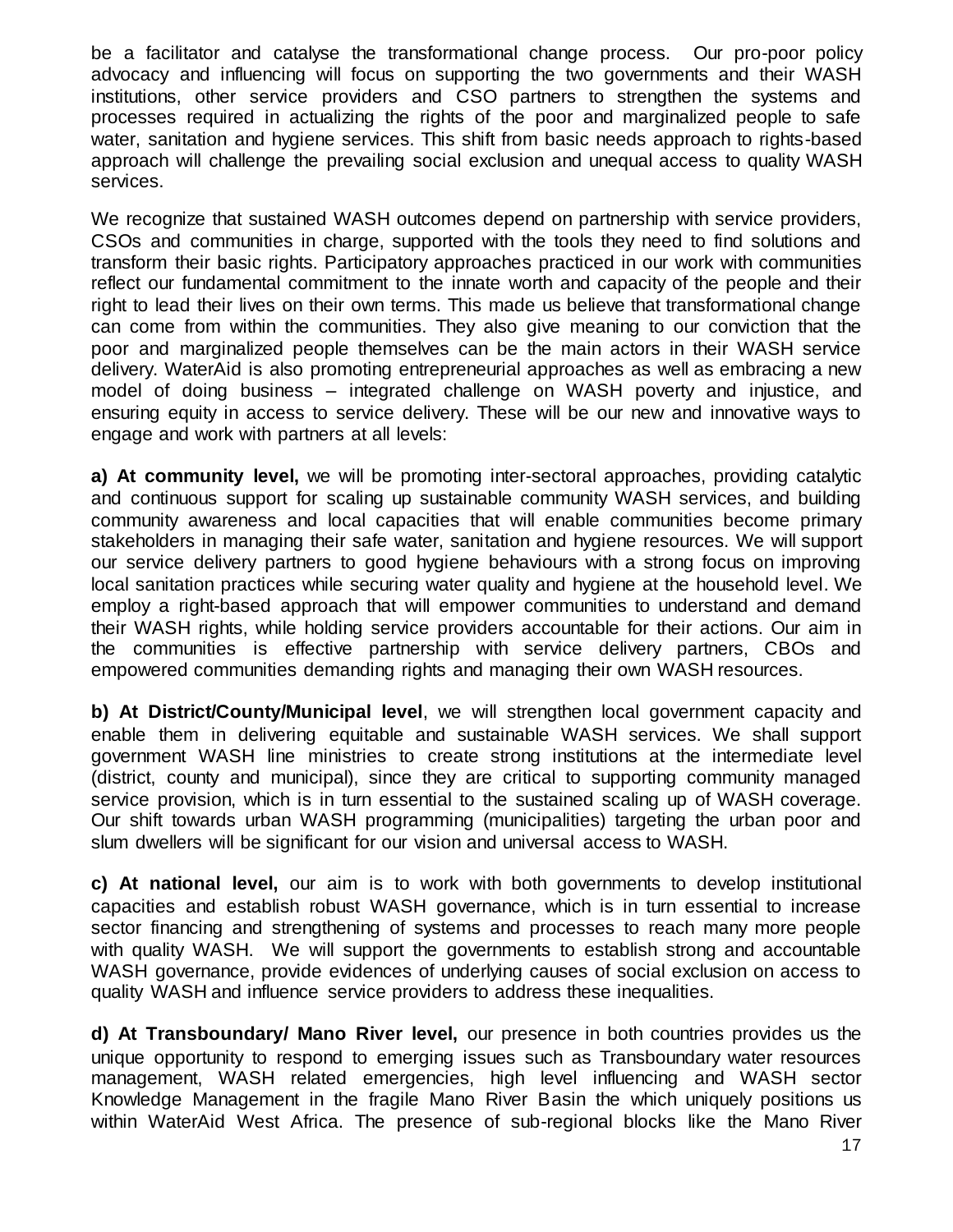Secretariat, West Africa Health Organization, the West Africa Journalists Network etc. provides us tremendous opportunities to harness a sub-regional approach that will make huge impact within the WASH sector in Liberia, Sierra Leone and beyond.

## **5.2 Core Programmatic Approaches**

| <b>Approach</b>                                                        | <b>Location</b>                           | How we will do business to achieve the objectives                                                                                                                                                                                                                                                                                                                                                                                  |  |  |
|------------------------------------------------------------------------|-------------------------------------------|------------------------------------------------------------------------------------------------------------------------------------------------------------------------------------------------------------------------------------------------------------------------------------------------------------------------------------------------------------------------------------------------------------------------------------|--|--|
| <b>District Wide</b><br>Approach                                       | Community                                 | Community engagement and building capacities of WASH committees and<br>local WASH artisans; Water and sanitation planning and management<br>(O&M); Holistic and participatory programming in community-based<br>sanitation and water security; Promotion of household sanitation, water<br>security; and point of use treatment<br>Integration of WASH into village economies (e.g. micro-finance) to sustain<br>the supply chain. |  |  |
|                                                                        | <b>District</b><br>County<br>Municipality | Collaborate & enable county/district local governments take central role in<br>WASH programming: Promote entrepreneurial approaches and<br>mainstream WASH in district/City wide plans; Information sharing and<br>building capacity to improve coordination, monitoring & accountability.                                                                                                                                         |  |  |
|                                                                        | National                                  | Policy formulation and creating linkages; and mainstreaming WASH in<br>national programmes; Source funding and advocate for increased sector<br>financing and investment; Building capacity to improve coordination,<br>monitoring and accountability.                                                                                                                                                                             |  |  |
| <b>Sector</b><br>Community<br>strengthening<br>delivery.               |                                           | Build capacity of community level WASH structures (WASH committees);<br>Establish community and school health clubs for hygiene monitoring and<br>policy enforcement; Strengthen community leadership for WASH service                                                                                                                                                                                                             |  |  |
|                                                                        | District/County/<br>Municipality          | Strengthen capacity of county/district structures to improve coordination<br>and accountability; Support inter-sectoral approaches to maximize WASH<br>policy implementation and enforcement.                                                                                                                                                                                                                                      |  |  |
|                                                                        | National                                  | Build capacity of government designated institution play a central role in<br>WASH service delivery; Support governments to coordinate sector,<br>harmonize approaches and strengthen WASH institutions with coherent<br>systems, structures and processes.                                                                                                                                                                        |  |  |
| Human Rights-<br><b>Based</b><br>Approach                              | Community                                 | Baseline surveys to learn community level social exclusion and inequity;<br>Develop community resiliency and build capacity to enable them take<br>collective actions; Engage partners on targeted WASH service delivery in<br>favour of excluded people; engage communities in water and sanitation<br>planning and management (O&M); raise community awareness on their<br>WASH rights and responsibilities.                     |  |  |
|                                                                        | <b>District</b><br>County<br>Municipality | Collaborate at district/county level; Analyse district / county policies and<br>assess implementation.                                                                                                                                                                                                                                                                                                                             |  |  |
|                                                                        | National                                  | Support policy formulation processes and create policy linkages<br>Engage national institutions & service providers on targeted WASH service<br>delivery; Mobilise non-state actors to advocate and influence equitable<br>access to quality WASH services.                                                                                                                                                                        |  |  |
| <b>Citizen</b><br>Engagement<br><b>Community</b><br><b>Development</b> | Community                                 | Awareness raising and community-based capacity building and<br>empowerment; Mobilize local resources and support community<br>engagement with duty bearers.                                                                                                                                                                                                                                                                        |  |  |
|                                                                        | District/County/<br>Municipality          | Awareness raising, capacity building and support district planning and<br>implementation processes; Coordination and collaboration while facilitating                                                                                                                                                                                                                                                                              |  |  |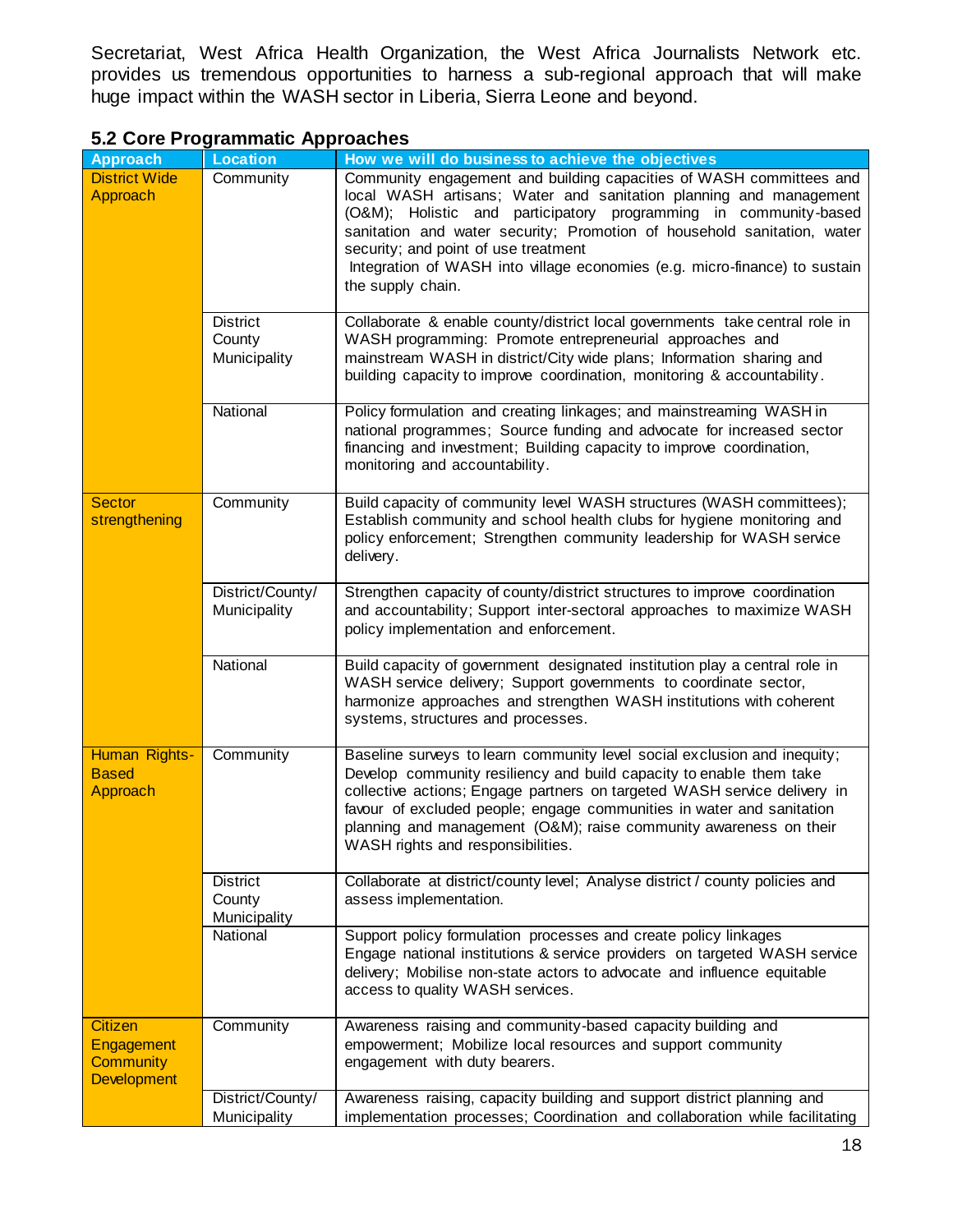|                                              |                                  | joint planning, monitoring and advocacy.                                                                                                                                                                                                                                                                                                                                                                                                                                        |  |  |  |  |
|----------------------------------------------|----------------------------------|---------------------------------------------------------------------------------------------------------------------------------------------------------------------------------------------------------------------------------------------------------------------------------------------------------------------------------------------------------------------------------------------------------------------------------------------------------------------------------|--|--|--|--|
| <b>National</b>                              |                                  | Support national planning, coordination and collaboration; Support policy                                                                                                                                                                                                                                                                                                                                                                                                       |  |  |  |  |
|                                              |                                  | advocacy and campaigns on domestication of international commitments.                                                                                                                                                                                                                                                                                                                                                                                                           |  |  |  |  |
| Partnership                                  | Community                        | Rights & responsibility awareness raising among CBOs & community<br>leaders; Critical engagement with community leaderships and CBOs<br>Critical engagement with hygiene promoters and water point artisans;                                                                                                                                                                                                                                                                    |  |  |  |  |
|                                              | District/County/<br>Municipality | Critical engagement with District/County local governments;<br>Critical engagement with Municipal Councils to complement sanitation<br>marketing and HBC.                                                                                                                                                                                                                                                                                                                       |  |  |  |  |
|                                              | National                         | Critical engagement and closing accountability gaps with partners<br>Engage both governments to influence budget disbursement and<br>transparent utilization; Critical engagement with Mano River Union<br>secretariat and networks.                                                                                                                                                                                                                                            |  |  |  |  |
| <b>Hygiene</b><br><b>Behaviour</b><br>Change | Community                        | Baseline survey and research to understand the underlying causes to poor<br>hygiene behaviours; Building capacity and create linkage while facilitating<br>joint learning, planning and coordination<br>Community-led hygiene campaigns and monitoring; Community-led total<br>sanitation (CLTS); Knowledge and awareness creation, attitudinal and<br>behaviour change with targeted interventions; Train and engage young<br>volunteers as community-based hygiene promoters. |  |  |  |  |
|                                              | District/County/                 | Collaborate with county/district structures and awareness raising                                                                                                                                                                                                                                                                                                                                                                                                               |  |  |  |  |
|                                              | Municipality                     | Building capacity and systems to improve coordination and monitoring<br>Encourage private sector participation and engagement in municipal<br>sanitation<br>Integration of hygiene promotion and family-life education in health and<br>learning institutions                                                                                                                                                                                                                   |  |  |  |  |
|                                              | National                         | Policy formulation and enforcement, and create linkages                                                                                                                                                                                                                                                                                                                                                                                                                         |  |  |  |  |
|                                              |                                  | Source funding for targeted hygiene programming                                                                                                                                                                                                                                                                                                                                                                                                                                 |  |  |  |  |
|                                              |                                  | Building capacity to improve coordination and monitoring<br>Support Governments to develop hygiene indicators, training modules and<br><b>BCC</b> materials                                                                                                                                                                                                                                                                                                                     |  |  |  |  |
| <b>Research and</b><br>Learning              | Community                        | Piloting new research and evaluation methods; Pilot innovations and<br>generating knowledge; Demonstrate evidences in hygiene promotion and<br>sanitation.                                                                                                                                                                                                                                                                                                                      |  |  |  |  |
|                                              | District/County/<br>Municipality | Mainstreaming WASH in health and learning institutions; Organize<br>trainings, workshops and inter-agency sharing and learning;<br>Disseminate and spread promising and proven practices.                                                                                                                                                                                                                                                                                       |  |  |  |  |
|                                              | National                         | Disseminate and spread multiplier effects of our trans-boundary initiatives<br>and innovations; Disseminate and spread promising and proven practices<br>to influence pro-poor policies.                                                                                                                                                                                                                                                                                        |  |  |  |  |

## **5.3 Our Core Shifts**

Our emphasis on hygiene behaviour change is to maximize the benefits of access to improved water and sanitation services for enhanced health and dignity among the local populations. Our key shifts will be**:**

- a) Moving on our traditional approaches focused on knowledge sharing, but emphasize innovative and creative approaches in creating sustained behaviour change
- b) Promoting WASH rights as the focus in all our work; and tackle constraints imposed by power relations and state institutions.
- c) Connecting more with governments at local and national levels to attain the desired public health.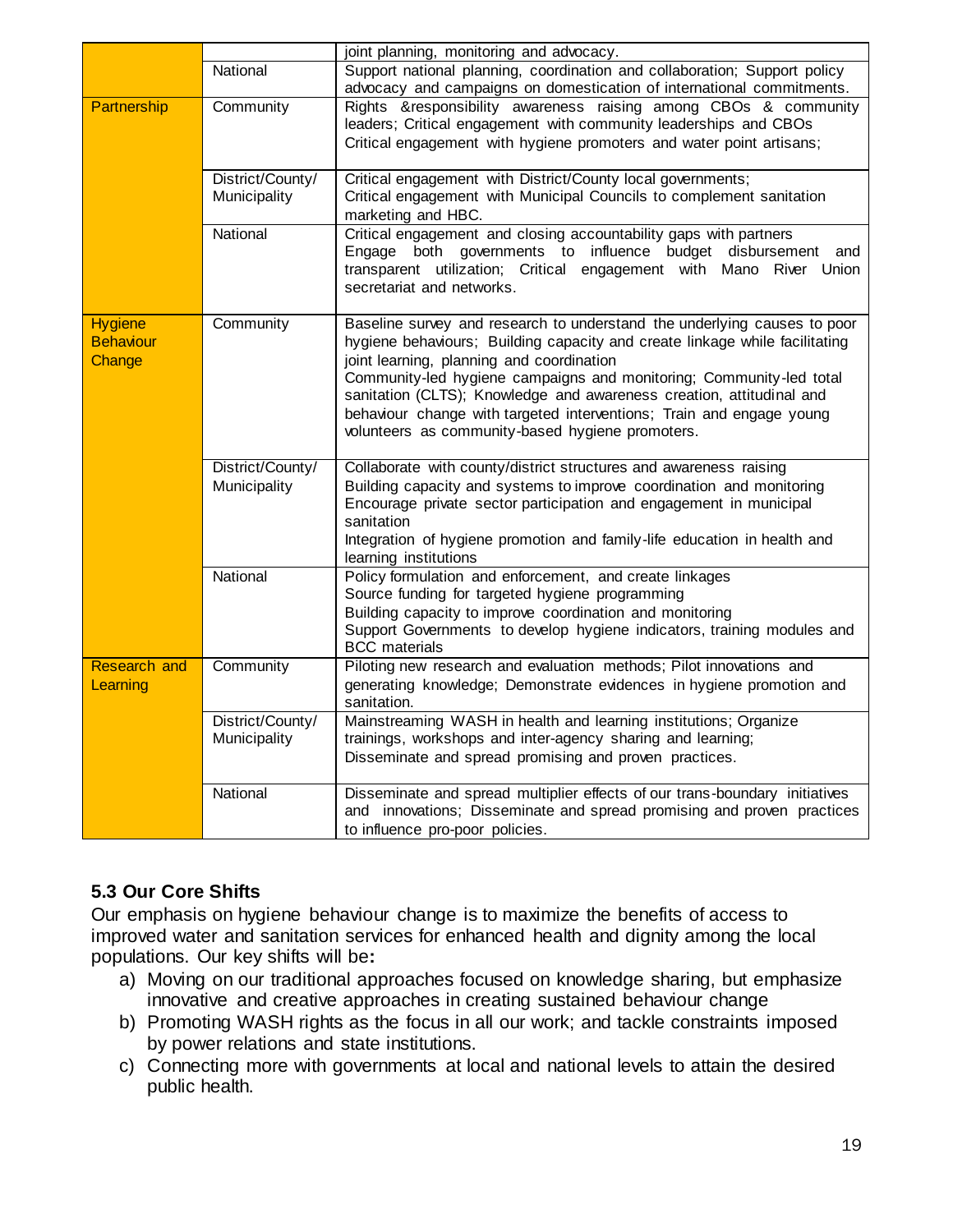d) Moving away from ad-hoc resource allocation for hygiene work towards adequate resource allocation for long term efforts on hygiene behaviour change

While in sync with our global shift in programmatic approaches – human rights-based approach (HEBA), district wide approach (DWA), sector strengthening and hygiene, the trans-boundary new shifts include holistic and community empowerment approach, research and development, and urban WASH programming. Promoting WASH rights as the focus in all our work, working in partnership and alliances is central in our programmatic approach. We are not just a player, but will remain a role model, a driver and in leadership of the transformational change even in hard-to-reach districts or counties.

**5.4 Developing our core programme Areas:** In our theory of change and intent, we have articulated the **three (3) major outcomes** we expect the CPS to contribute to: *improved hygiene behaviours, increased access to equitable and sustainable sanitation and, improved access to equitable and sustainable safe water sources*. To achieve these, we have to define core program areas in which we will focus our program, communication, funding and learning efforts. We have also defined key interventions in the following table to guide what we do on the ground on each of these core program areas.

| <b>Program</b>                                                | <b>Key Interventions</b>                                                                                                                                                                                                                                                                                                                                                                                                                                                                                                                                                                                                                                                                                                                                                                                                                                                                                                                                                                                                                                                                                                                                                                                                                 |
|---------------------------------------------------------------|------------------------------------------------------------------------------------------------------------------------------------------------------------------------------------------------------------------------------------------------------------------------------------------------------------------------------------------------------------------------------------------------------------------------------------------------------------------------------------------------------------------------------------------------------------------------------------------------------------------------------------------------------------------------------------------------------------------------------------------------------------------------------------------------------------------------------------------------------------------------------------------------------------------------------------------------------------------------------------------------------------------------------------------------------------------------------------------------------------------------------------------------------------------------------------------------------------------------------------------|
| <b>Areas</b>                                                  |                                                                                                                                                                                                                                                                                                                                                                                                                                                                                                                                                                                                                                                                                                                                                                                                                                                                                                                                                                                                                                                                                                                                                                                                                                          |
| <b>WASH</b><br>Governance<br>Programme                        | <b>Enhancing national WASH governance</b><br>a) Institutional capacity building and strengthening WASH local government<br>decentralization systems<br>b) Develop and strengthen sector monitoring and information management systems<br>for improved sector performance<br>c) Partnership and alliance building for policy advocacy and influencing<br>d) Building advocacy structures and capacity to support our core intent<br>e) Evidence-based advocacy through g research, learning and knowledge<br>management for transformation                                                                                                                                                                                                                                                                                                                                                                                                                                                                                                                                                                                                                                                                                                |
|                                                               | Safe water supply, environmental sanitation and sustainable hygiene behaviour                                                                                                                                                                                                                                                                                                                                                                                                                                                                                                                                                                                                                                                                                                                                                                                                                                                                                                                                                                                                                                                                                                                                                            |
| <b>WASH</b><br><b>Service</b><br><b>Delivery</b><br>Programme | change<br>i) Hygiene Behaviour Change (HBC)<br>a) Community-based hygiene enhancement - knowledge and awareness creation<br>through behaviour change communication, establishing public hand washing stations,<br>etc.<br>b) Integrated hygiene promotion - in health and learning institutions, and nutrition<br>c) WASH policy formulation and implementation - dissemination, enforcement and<br>hygiene monitoring.<br>ii) Sustainable Environmental Sanitation (SES)<br>a) Community waste management zones - strengthen local ability to mobilize sanitation<br>facilities (e.g. establishment and management of public incinerators & landfills)<br>b) Family support sanitation facilities - household sanitation (CLTS, PHAST), social<br>marketing of latrine units<br>c) Promoting sanitation units in public places/along main roads<br>iii) Safe Water Supply<br>a) Community-managed Water Point Construction - context-specific: water points fitted<br>with Afridev pumps, boreholes, and tube-wells and mechanized water systems.<br>b) Social marketing and water point maintenance<br>c) Water Safety and Quality Management - water testing and treatment, maintaining<br>safe-water-chain, and water point mapping. |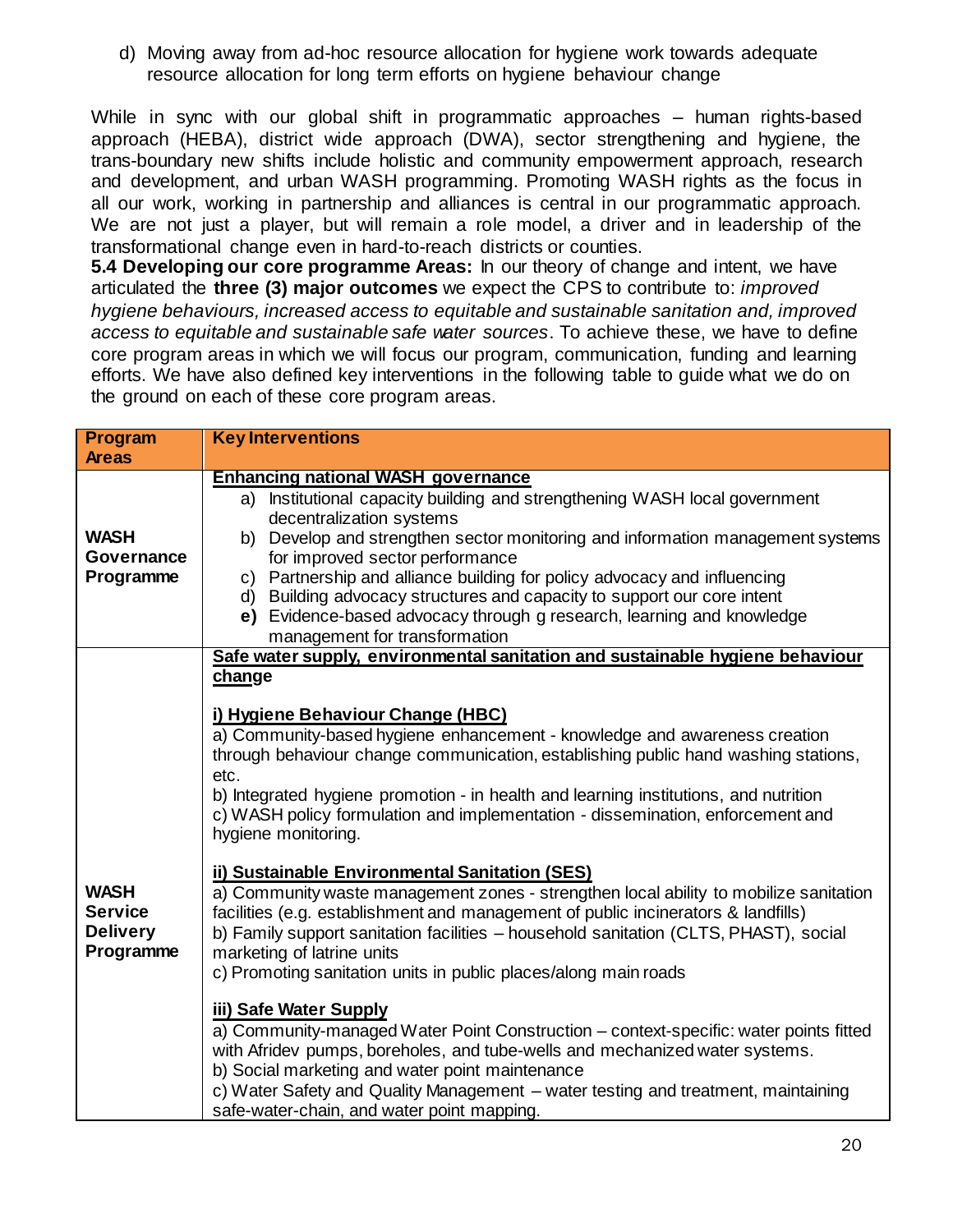|                                        | iv) Community Empowerment<br>a) Citizen engagement (CE) and CBO capacity building (particularly WASH committees,<br>community-based pump technicians and sanitation artisans)<br>c) Community-based civic rights education and leadership development                                                                                                                                                                                                                                                                                                                                                                                                                                                                                          |
|----------------------------------------|------------------------------------------------------------------------------------------------------------------------------------------------------------------------------------------------------------------------------------------------------------------------------------------------------------------------------------------------------------------------------------------------------------------------------------------------------------------------------------------------------------------------------------------------------------------------------------------------------------------------------------------------------------------------------------------------------------------------------------------------|
| Integrated<br><b>WASH</b><br>Programme | WASH in institutions, water resources management and emergency responses<br>a) WASH in health, learning and religious institutions<br>b) WASH in market places and at town halls<br>c) Promoting teaching and learning of hygiene and family life education in schools<br>d) Promoting public health talks in health centres and town halls<br>f) WASH enterprise development for revenue generation and promoting water-pricing<br>regime/user fees for maintaining WASH resources<br>e) Urban scoping study to inform long term urban WASH programming<br>f) Emergency Preparedness and Response<br>g) Environmental impact assessment to determine the impact of industrial activities on<br>the<br>water resources in the Mano River basin |
| Knowledge                              | Sub-regional WASH influencing, Research, Sector Learning and Documentation                                                                                                                                                                                                                                                                                                                                                                                                                                                                                                                                                                                                                                                                     |
| <b>Management</b><br>Programme         | a) Supporting and facilitating generation and sharing of knowledge in the WASH sector<br>b) Research for WASH sector learning; sharing lessons and experiences<br>c) Influencing policies that will reduced impact of climate change and water stress<br>d) provide internal learning on post-conflict and transboundary operations                                                                                                                                                                                                                                                                                                                                                                                                            |

## **5.5 Program Geographical Location**

This strategy is emphatic about our direction and the geographical locations of our programming. The passion for our theory of change; niche; strategic intent and priorities; districts or counties with major WASH challenges; and the presence of other sector players are key determinants of our programmatic locations. These factors motivated our long-term work in the following geographical locations:

| <b>Country</b> | <b>County/District</b>                          | <b>Core Program Areas</b>                        |  |  |  |  |  |  |
|----------------|-------------------------------------------------|--------------------------------------------------|--|--|--|--|--|--|
|                | Urban Montserrado                               | Integrated WASH Programme, WASH<br>Governance    |  |  |  |  |  |  |
|                |                                                 | Programme and Knowledge Management               |  |  |  |  |  |  |
| Liberia        | WASH Service Delivery Programme WASH Governance |                                                  |  |  |  |  |  |  |
|                |                                                 | Programme and Knowledge Management               |  |  |  |  |  |  |
|                | <b>Grand Kru</b>                                | WASH Service Delivery Programme, WASH Governance |  |  |  |  |  |  |
|                |                                                 | Programme and Knowledge Management               |  |  |  |  |  |  |
|                | Gbarpolu                                        | WASH Service Delivery Programme, WASH Governance |  |  |  |  |  |  |
|                |                                                 | Programme and Knowledge Management               |  |  |  |  |  |  |
|                | <b>Grand Cape Mount</b>                         | WASH Service Delivery Programme, WASH Governance |  |  |  |  |  |  |
|                |                                                 | Programme and Knowledge Management               |  |  |  |  |  |  |
|                | Urban - Freetown                                | Integrated WASH Programme, WASH<br>Governance    |  |  |  |  |  |  |
| Sierra         |                                                 | Programme and Knowledge Management               |  |  |  |  |  |  |
| Leone          | Urban - Bo                                      | Integrated WASH Programme, WASH<br>Governance    |  |  |  |  |  |  |
|                |                                                 | Programme and Knowledge Management               |  |  |  |  |  |  |
|                | Kailahun                                        | WASH Service Delivery Programme, WASH Governance |  |  |  |  |  |  |
|                |                                                 | Programme and Knowledge Management               |  |  |  |  |  |  |
|                | Kenema                                          | WASH Service Delivery Programme, WASH Governance |  |  |  |  |  |  |
|                |                                                 | Programme and Knowledge Management               |  |  |  |  |  |  |
|                | Pujehun                                         | WASH Service Delivery Programme, WASH Governance |  |  |  |  |  |  |
|                |                                                 | Programme and Knowledge Management               |  |  |  |  |  |  |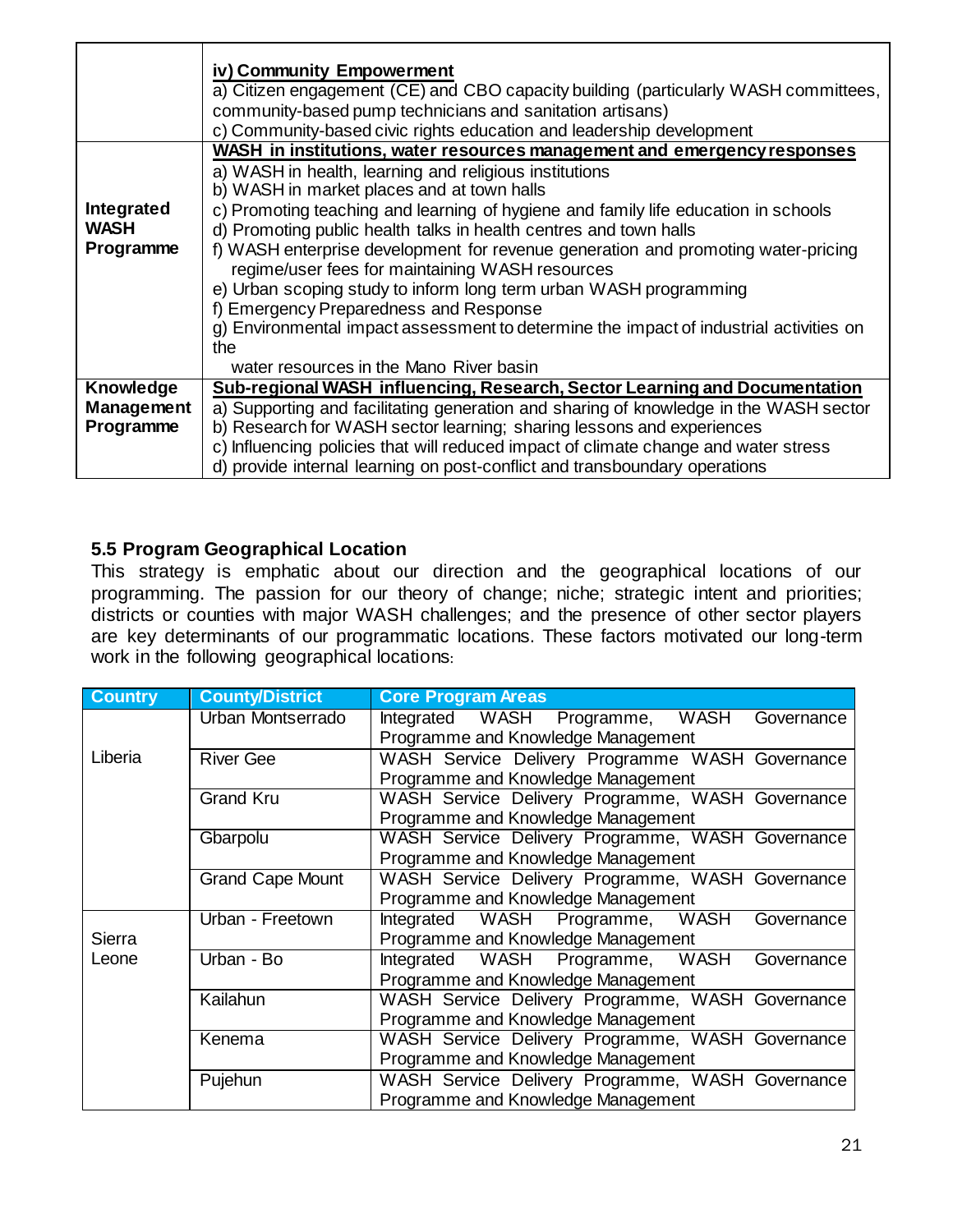WaterAid will shift our service delivery, with a focus on generating real 'on the ground' evidence through continuous analysis and practices along the Mano River border between Liberia and Sierra Leone. WaterAid will phase-out of Maryland county in Liberia which is sufficiently served by proliferation of service providers including UNICEF and move to Gbarpolu County one of the least served counties with WASH services. In Sierra Leone we will also shift from Bonthe where the local governance and people have been unresponsive to Kailahun District which share greater part of its border with Gbarpolu County in Liberia. In both countries, we will initiate urban programme with a focus on urban sanitation and hygiene, and integrated WASH (in health and education) services.

#### **Partnerships (see annex on partnerships)**

Alliance building and partnerships programming remains fundamental to the achievement of our strategic priorities and program goals. The trans-boundary will engage a holistic model of partnership with service providers, CSO and CBOs in WASH programming. We shall create strategic alliances and partnership platforms with both WASH and non-WASH players for pro-poor policy advocacy; and influencing governments to prioritise WASH in National and State agenda. We will support both governments on the development of strong WASH governance structures and increase sector financing for universal access to hygiene and sanitation services safe water supply.

We shall continue our critical engagement in pro-poor policy advocacy and influencing, and service delivery with our service delivery and CSO partners as the centre-piece of our programmatic approaches in the WASH sector. With our catalytic and supporter role, we will continue to enhance capacities of partner organisations and inspire them to assume leadership roles in the campaign for WASH rights of the poor and marginalized people. Our role in shaping WASH sector strategies and policies of both governments will require skilled management of our relationships with them and this in turn, will require the continuity of our leadership role in the sector for the next two to three years.

## **6. High Level Success Measurement**

#### *.* **6.1 Performance Monitoring and Evaluation (PME):**

Liberia and Sierra Leone are of a complex operating environment. Therefore, WaterAid's new program direction of our cross-border initiatives demands the use of evaluation as a crucial tool to inform programming, and enable the country teams make hard choices based on available best evidences. The country teams shall be collecting and analysing information on the outcomes of our programs as a basis for judgments, to improve effectiveness, and/or inform our decisions about WaterAid existing and future programming in both countries.

The trans-boundary programme shall engage on performance management

#### **Key Strategic Actions**

- In setting-up a critical M&E foundation for impact assessment and program learning, the trans-boundary programme will recruit highly qualified personnel to be responsible for the management of our in-house databank, while ensuring relevant data are translated into user-friendly documentations for organizational learning.
- The trans-boundary programme will build staff capacity and invest in developing an M&E Conceptual Framework that will support us in developing logical frameworks that lay out pathways to results with critical intermediate points and suggested indicators; provide a mechanism for monitoring, reporting and evaluating program performance to assess results against the target objectives; serve as a tool for the regular identification of lessons learned in implementation and providing space for critical reflection and learning; and provide the mechanism that will allow us to demonstrate results to both governments, donors, partners and allies, as well as communities.
- evaluation shall follow set timeframes. The trans-boundary 2 Country teams will prepare on a yearly basis an inventory of evaluations to be undertaken during the following fiscal year, as well as those completed. In general, programs for programme shall develop log-frames for all active projects, conduct periodic joint monitoring involving our partners and communities as well, provide annual reports of our program performance and document evidence-based best practices and lessons for organizational learning.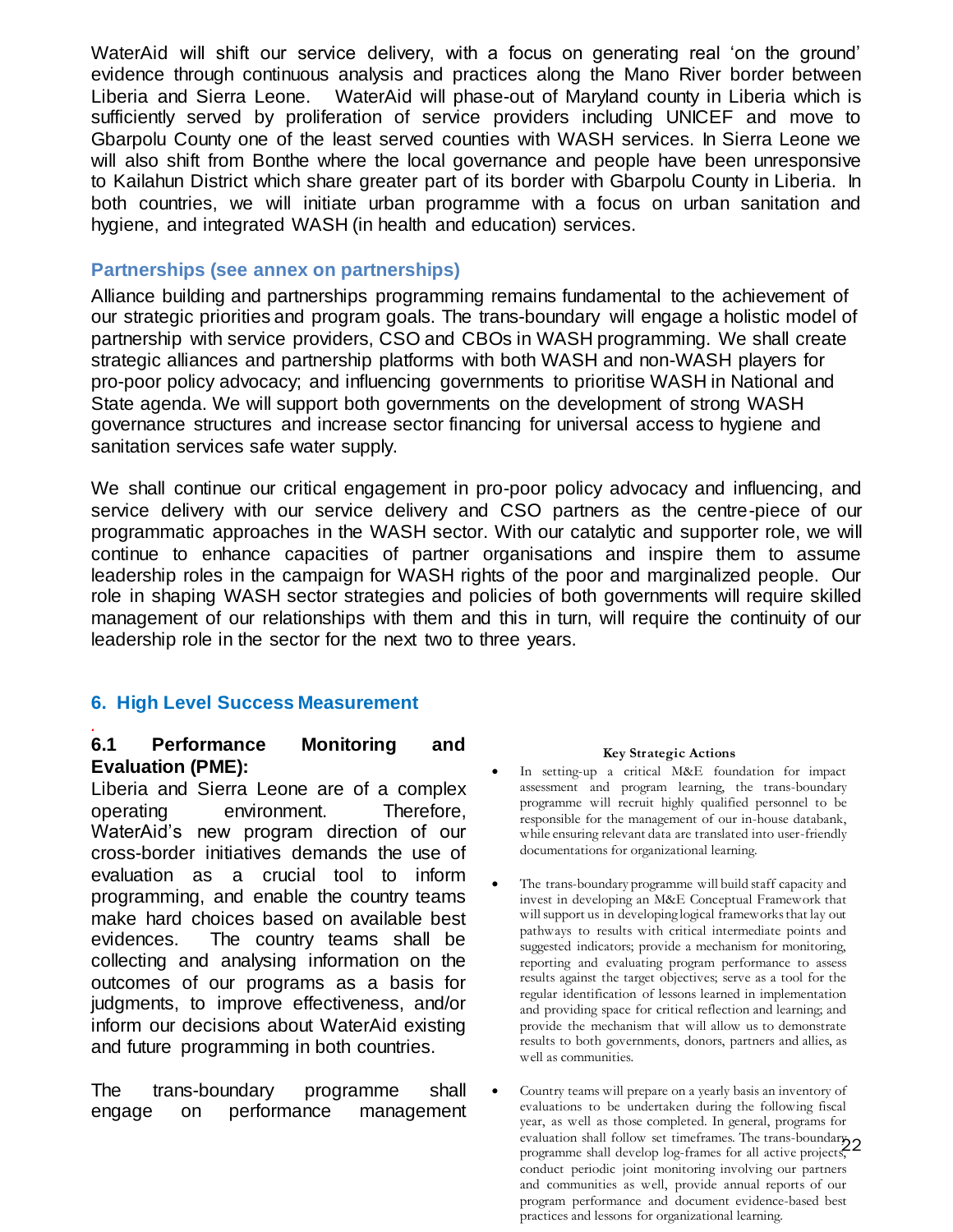(Managing for Results) with a systematic process of monitoring achievements of our WASH programs; collecting and analysing performance data to track progress toward planned results; and using such information in our pro-poor policy advocacy and influencing; while we communicate the results to promote organizational learning with our partners and other stakeholders.

Monitoring of results and evaluation of impact of our programs will be underscored in the next five years. Our Results Framework (FR) presents outcomes of our strategic actions, aligning and building into achievements towards our core outcomes. The framework in this transboundary strategy plan (TSP) is showing the hierarchy of outcome indicators with cause-andeffect linkages between the intermediary results and the next level objectives.

#### **6.2 Impact Measurement and Learning:**

Our impact assessment and organizational learning approach will be designed to promote the development of knowledge in country offices, and the synthesis of on-the-ground learning to inform WaterAid program design and practice in Liberia and Sierra Leone. The aim is to develop knowledge and document evidence-base practices in order to improve the quality of our WASH programming. The main activities will include piloting new research and evaluation methods; demonstrate evidences with regards to hygiene promotion and environmental sanitation as a pre-condition in securing safe drinking water at household level; mainstreaming WASH in health and learning institutions in order influence their inclusion in national policies; share learning both locally and with WaterAid globally, and educate stakeholders and policy makers; disseminate and spread promising and proven practices, as well as multiplier effects of our trans-boundary initiatives and innovations; and organize trainings, workshops and inter-agency sharing and learning.

**Organizational Learning:** The trans-boundary programme will promote organizational learning and coordinate best practices to provide space for new initiatives and innovations. Country teams will establish internal data warehouses (databank) to support current and future organizational data requirements; build staff analytical capacity and establish a strong impact assessment and learning office; and facilitate the conduct of program reviews.

**Mid-term TSP evaluation:** During the planned period, we will conduct a mid-term review of this trans-boundary strategy plan: measuring changes (outcome indicators/results as set in the Result Framework below) attributable to our interventions. This mid-way performance evaluation will determine how the TSP is being implemented; how it is perceived and valued; its relevance, and whether expected results are occurring; and other issues that are pertinent to WaterAid program direction in Liberia and Sierra Leone.

|                                  | <b>Core Outcome 1</b>                         |                               |                                 | Core Outcome 2                                            | Core Outcome 3       |
|----------------------------------|-----------------------------------------------|-------------------------------|---------------------------------|-----------------------------------------------------------|----------------------|
|                                  | Improved and                                  | Increased access to           | Improved access to              | <b>Empowered Citizens</b>                                 | Strong and committed |
| Intermediary<br>Results $(IR)$ 1 | <b>Sustained Hygiene</b><br><b>Behaviours</b> | equitable $\&$<br>sustainable | equitable &<br>sustainable safe | demanding Rights and WASH Governance<br>taking collective |                      |
|                                  |                                               | sanitation                    | water                           | actions                                                   |                      |

#### **WALS CPS 2016 / 2021 – Annex on Results Framework (RF) for Performance Evaluations**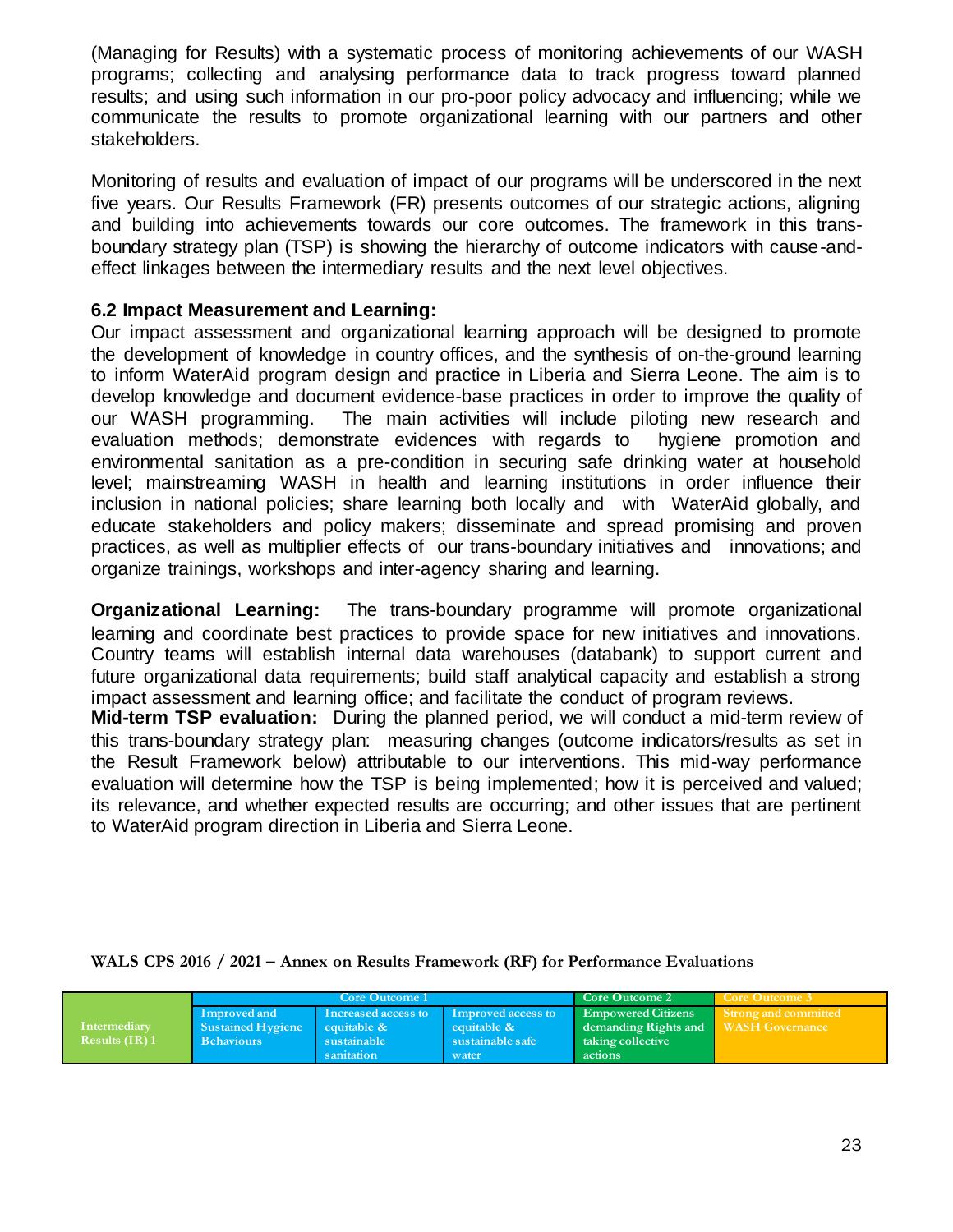|                                   | Improved          | Improved and                  | . Increased      | Number<br>of            | Improved WASH          |
|-----------------------------------|-------------------|-------------------------------|------------------|-------------------------|------------------------|
|                                   | personal          | sustained                     | access to safe   | empowered               | Governance and         |
|                                   | hygiene           | personal                      | water sources    | communities             | Accountability:        |
|                                   | practices         | sanitation                    |                  | demanding<br>their      |                        |
|                                   |                   | behaviours                    | Improved         | <b>WASH</b> rights      | Increased WASH         |
|                                   | Improved          |                               | household water  |                         | sector financing       |
|                                   | household         | Improved and                  | security         | Community-led           |                        |
|                                   | hygiene           | sustained                     |                  | <b>WASH</b> service     | Improved coherence     |
|                                   | practices         | household                     | Existence of     | delivery                | <b>WASH</b> sector     |
|                                   |                   | waste                         | effective tariff | maintained              | governance             |
|                                   | Improved          | management                    | regime in        |                         |                        |
|                                   | household         |                               | municipalities   | Number of               | Number of              |
|                                   | water and food    | Improved and                  |                  | communities             | district/county        |
|                                   | hygiene           | sustained                     | Regular          | engaging with           | authorities engaged in |
|                                   | practices         | community                     | household water  | duty bearers            | WASH programming       |
|                                   |                   | waste                         | treatment        |                         |                        |
|                                   | %age of h/h in    | management                    |                  | Improved equity         | Strengthened           |
|                                   | which             | services                      | Increased        | in society and          | capacities of          |
|                                   | sanitation        |                               | awareness on     | awareness of the        | government WASH        |
|                                   | facilities are by | Improved                      | the effects of   | function of power       | institutions           |
|                                   | all.              | sanitation                    | water-borne      |                         |                        |
| Core Outcomes                     |                   |                               |                  |                         |                        |
|                                   | Number of         | mainstreamed<br>in health and | diseases         | Improved                |                        |
|                                   | schools with      |                               |                  | community<br>livelihood |                        |
|                                   |                   | learning                      |                  |                         |                        |
|                                   | latrines that     | institutions.                 |                  |                         |                        |
|                                   | are adapted for   | Increased ODF                 |                  |                         |                        |
|                                   | physically        | communities                   |                  |                         |                        |
|                                   | challenged        |                               |                  |                         |                        |
| effect Linkages for attainment of | students &        |                               |                  |                         |                        |
|                                   | <b>MHM</b>        |                               |                  |                         |                        |
|                                   | Level of          | Reduction in                  | Safe water       | Number of               | Number of hard-to-     |
|                                   | hygiene KAP       | open                          | chain            | communities             | reach communities      |
|                                   | at in             | defecation in                 | maintained at    | demanding               | with equitable access  |
|                                   | households        | communities                   | household level  | WASH rights             | to quality WASH        |
|                                   |                   |                               |                  | from service            | services               |
| and                               | Number health     | Increased                     | Water point      | providers               |                        |
|                                   | and hygiene       | access and                    | monitoring       |                         | Improved program       |
| စ္တ                               | talks             | equity to                     | device fitted on | Regular                 | quality, learning and  |
| Cau                               | conducted at      | sanitation                    | improved water   | Community - led         | documentation          |
|                                   | health centres    | services                      | sources          | <b>WASH</b>             |                        |
|                                   | per year          |                               | Regular water    | monitoring              | Improved sector        |
|                                   |                   | Student latrine               | testing at       | conducted               | planning and           |
|                                   | Hygiene and       | ratio                         | improved         |                         | coordination           |
|                                   | family-life       |                               | sources          | Number of               |                        |
|                                   | education         | Number of                     |                  | <b>WASH</b>             | Increased budgetary    |
|                                   | mainstreamed      | schools and                   | Student          | committees              | allocation & Policy    |
|                                   | in health and     | health centres                | improved water   | engaged in              | support,               |
|                                   | learning          | with user-                    | point ratio      | livelihood              | National data based    |
|                                   | institutions      | friendly                      |                  | enterprises for         | developed              |
|                                   |                   | sanitation                    | Increased        | local fund raising      |                        |
|                                   | Number of         | facilities                    | equitable        | to WASH O&M             |                        |
|                                   | communities       |                               | access to        |                         |                        |
|                                   | conducting        | %age of                       | improved water   | Community-              |                        |
|                                   | hygiene           | population                    | sources          | based water and         |                        |
|                                   | monitoring        | using adequate                |                  | sanitation              |                        |
|                                   |                   | sanitation                    |                  | artisans trained,       |                        |
|                                   |                   | facilities                    |                  | equipped and            |                        |
|                                   |                   |                               |                  | engaged                 |                        |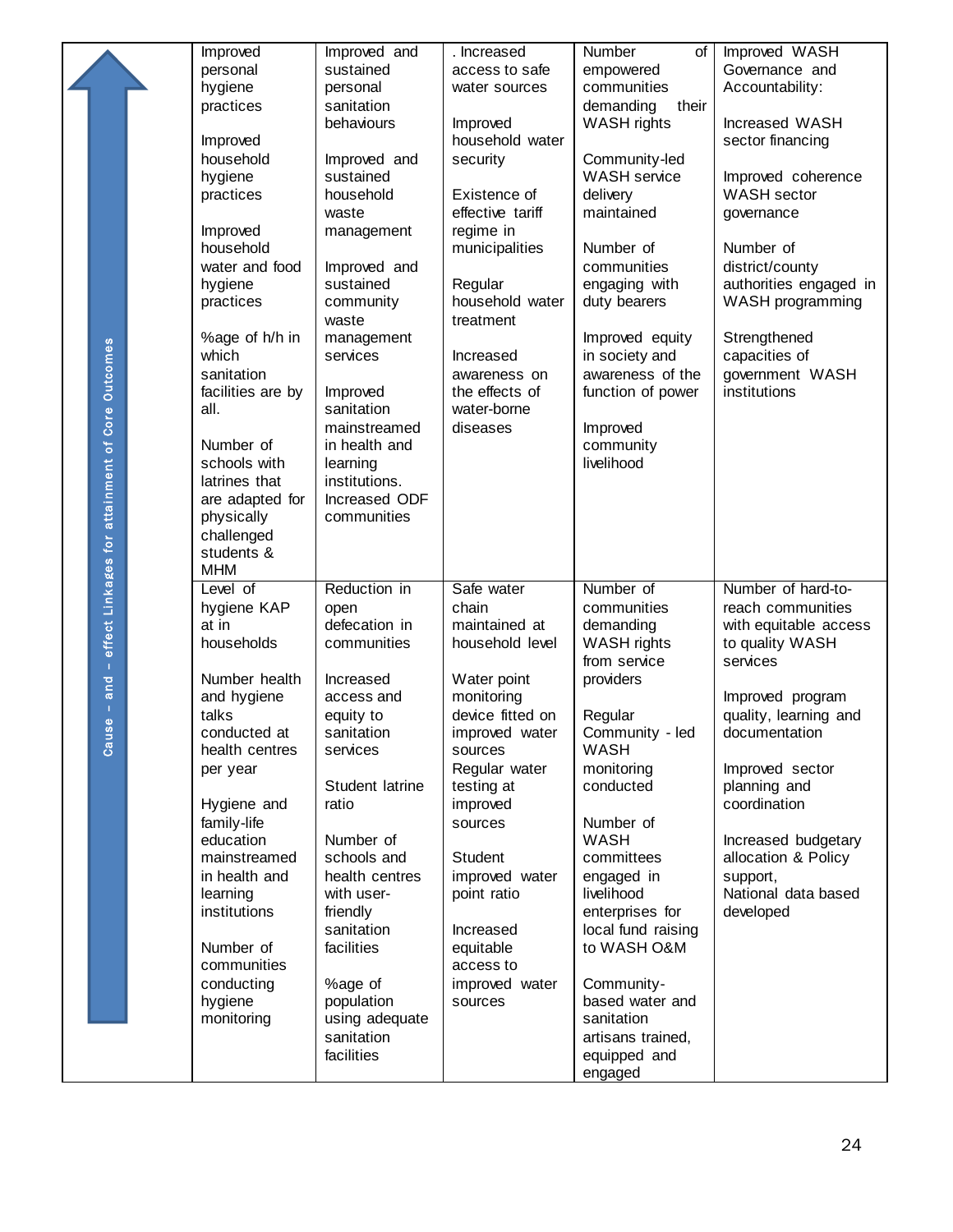| Number of<br>people<br>practicing hand<br>washing with<br>soap<br>Number of<br>community-<br>based hygiene<br>and health<br>talks<br>conducted<br>Number of<br>- effect Linkages for attainment of Core Outcomes<br>communities<br>covered with<br>hygiene<br>promotion<br>campaigns<br>Community &<br>school health<br>clubs<br>established<br>Public hand<br>washing<br>stations<br>established in<br>strategic<br>locations<br>Increased<br>and<br>access to<br>$\mathbf{I}$<br>hygiene<br>Cause<br><b>IEC/BCC</b><br>materials<br>Hygiene<br>promotion<br><b>IEC/BCC</b><br>materials<br>produced and<br>approved | %age of h/h<br>with adequate<br>sanitation<br>whose excreta<br>are safely<br>managed<br>Increased<br>awareness on<br>improved<br>sanitation<br>practices<br>Community-<br>based<br>sanitation<br>monitoring<br>conducted<br>Number of<br>community-<br>based<br>sanitation<br>campaigns<br>conducted<br>Increased<br>access to<br>sanitation<br><b>IEC/BCC</b><br>materials<br>Sanitation<br><b>IEC/BCC</b><br>materials<br>produced and<br>approved | %age of<br>population using<br>improved<br>drinking water<br>sources<br>Increased<br>access to safe<br>water in small<br>and hard-to-<br>reach<br>communities<br>Increased<br>access to safe<br>water sources in<br>health &<br>learning<br>institutions and<br>communities<br>Reduction in<br>number of<br>dysfunctional<br>water points<br>Effective supply<br>chain for water<br>point<br>maintenance<br>Appropriate<br>improved<br>technology for<br>water point<br>construction | Community-<br>based hygiene<br>promoters trained<br>and engaged<br>Community-<br>based WASH<br>committees<br>established and<br>trained<br>Improved<br>Community<br>participation &<br>ownership of<br><b>WASH</b> facilities<br>Improved<br>community<br>awareness of<br>rights and<br>responsibilities<br>Improved CBO &<br>CSO partner<br>capacities<br>Effective<br>partnership with<br>CSOs, CBOs and<br>empowered<br>communities | Increased joint<br>Monitoring<br><b>WASH policies</b><br>implemented and<br>enforced<br>Improved<br>effectiveness and<br>efficiency among local<br>partners<br>Partners Accountable<br>with effective MIS<br>Responsive private<br>sector<br>Consistent and visible<br>WaterAid sub-regional<br>Profile<br>Improved WaterAid<br>grant portfolio |
|-----------------------------------------------------------------------------------------------------------------------------------------------------------------------------------------------------------------------------------------------------------------------------------------------------------------------------------------------------------------------------------------------------------------------------------------------------------------------------------------------------------------------------------------------------------------------------------------------------------------------|------------------------------------------------------------------------------------------------------------------------------------------------------------------------------------------------------------------------------------------------------------------------------------------------------------------------------------------------------------------------------------------------------------------------------------------------------|--------------------------------------------------------------------------------------------------------------------------------------------------------------------------------------------------------------------------------------------------------------------------------------------------------------------------------------------------------------------------------------------------------------------------------------------------------------------------------------|----------------------------------------------------------------------------------------------------------------------------------------------------------------------------------------------------------------------------------------------------------------------------------------------------------------------------------------------------------------------------------------------------------------------------------------|-------------------------------------------------------------------------------------------------------------------------------------------------------------------------------------------------------------------------------------------------------------------------------------------------------------------------------------------------|
|-----------------------------------------------------------------------------------------------------------------------------------------------------------------------------------------------------------------------------------------------------------------------------------------------------------------------------------------------------------------------------------------------------------------------------------------------------------------------------------------------------------------------------------------------------------------------------------------------------------------------|------------------------------------------------------------------------------------------------------------------------------------------------------------------------------------------------------------------------------------------------------------------------------------------------------------------------------------------------------------------------------------------------------------------------------------------------------|--------------------------------------------------------------------------------------------------------------------------------------------------------------------------------------------------------------------------------------------------------------------------------------------------------------------------------------------------------------------------------------------------------------------------------------------------------------------------------------|----------------------------------------------------------------------------------------------------------------------------------------------------------------------------------------------------------------------------------------------------------------------------------------------------------------------------------------------------------------------------------------------------------------------------------------|-------------------------------------------------------------------------------------------------------------------------------------------------------------------------------------------------------------------------------------------------------------------------------------------------------------------------------------------------|

# **7. Resource and organisational development plan (2 pages max.)**

## **7.1 Organizational Development**

The expansion of the programme to a full-fledged programme will require a new structure with clear roles and responsibilities, decision making rights, sound policies and procedures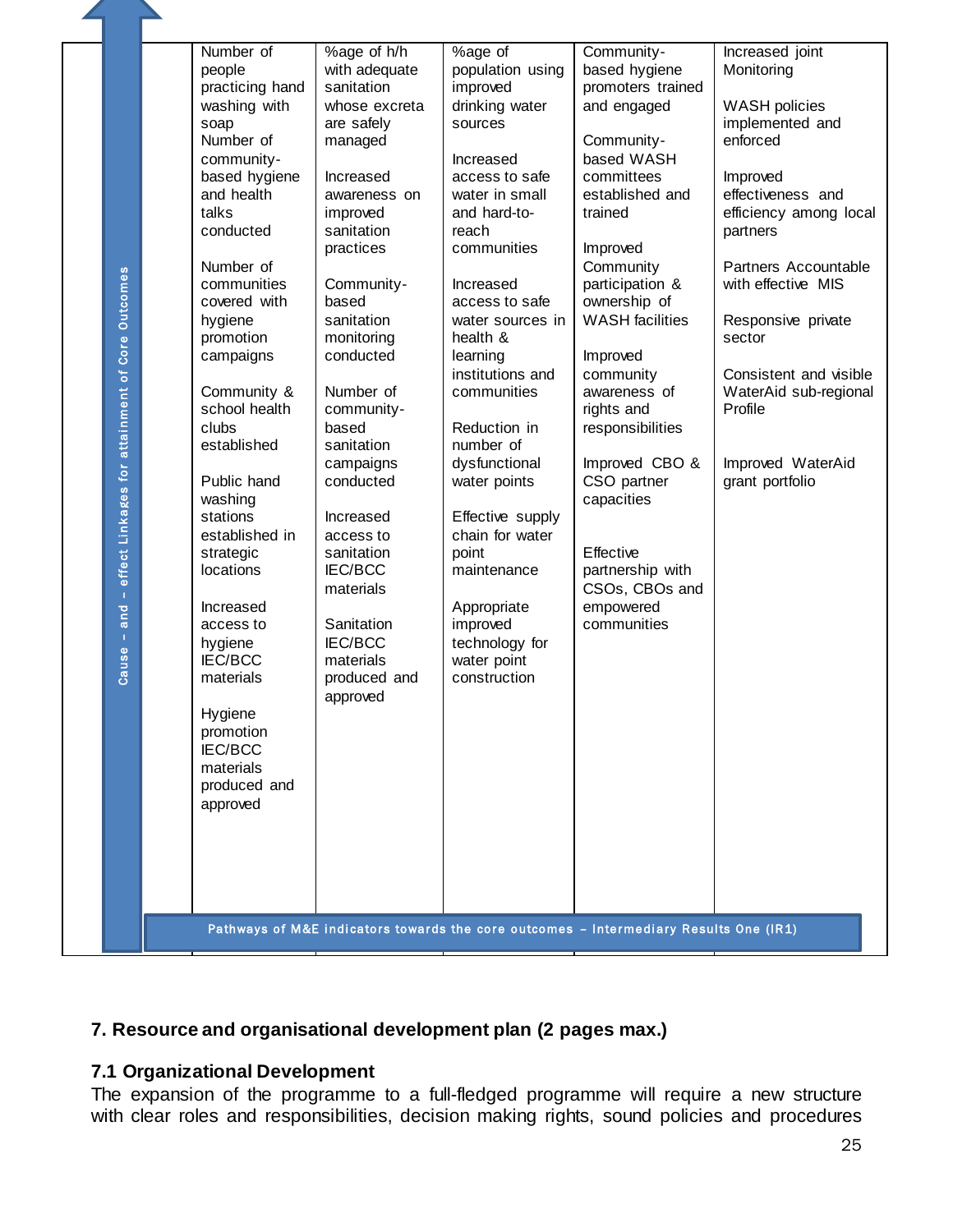for implementation and utilization of the organization's resources fit within the global management process. The Transboundary Programme will develop effective IT, HR, Admin and Finance systems and procedures supported by strong internal structures and policies including leadership, ways of working and people to enhance overall organizational performance in line with our aspirations and growth trajectory. Effective leadership of the programme will be achieved by recruiting, retaining and strengthening the Senior Management Team of the programme and support the growth and development of middle management and technical core through a well-organized human capacity development and succession policy and planning process. We will develop policy framework and procedures to guide our ways of working and inform our strategy implementation. These will help to support decision making at the right level and to ensuring that they are efficient and relevant to the new strategy.

This will support change management, organizational learning and high performance country programme teams. We will continue to analyse and manage risk and, maintain strong internal control systems in order to increase our operational efficiency and effectiveness, safeguard our assets and records, and provide reliable financial and programmatic information at all times.

## **7.1.1 Human Resource Development (HRD):**

We have identified capacity and skill gaps, and developed a comprehensive plan as part of the Strategy development process to bridge the gaps. In order to support the execution of our programmatic plan, improvements in our people will focus on enhancing employee ability to manage the paradigm shift and effectively deliver on programme objectives, maintaining the WaterAid values, culture and norm in keeping with our leadership behaviour and performance management systems. We seek to better equip staff members with leadership and people management skills at multiple levels to lead and manage organizational performance. Our human resource strategy will continue to focus on recruiting, and developing highly skilled and motivated individuals to create a diverse and high performing team. Staff motivation and empowerment will be enhanced through an effective people management and capacity development process to develop and retain talents.

#### **7.1.2 The Structure:**

Changes in the structure will be made to reflect the new strategic shifts and ways of working to support programme delivery in relation to the growth trajectory of the programme. These will cut across strategic, tactical and operational levels and will include developing leadership, managerial and technical capacities in relevant areas to enhance effective performance. The proposed new structure will be comprised of 4 departments (CR and Governance; People, OD & Administration; Finance & IT; and Programme & Policy) each led by a head of department. Currently the Head of POD is shared with WAG, however the CP shall have a separate POD. The proposed strategy suggests 30 new positions of which 9 exist in the current structure. The 21 vacant positions will be recruited staggeringly over a two-year period beginning with 7 to happen in FY 2016/17 and the remaining 14 will be recruited in year 2.

#### **7.1.3 Communications – a key organizational implication:**

Given that people's behaviour change communications is one of our emphases to support the strategic shift, it will be crucial to strengthen our learning, packaging/documentation and communication systems and processes. Therefore, the trans-boundary programme will develop a comprehensive communications strategy that is aligned with the strategic shift. We shall also improve information management including the sharing and flow of information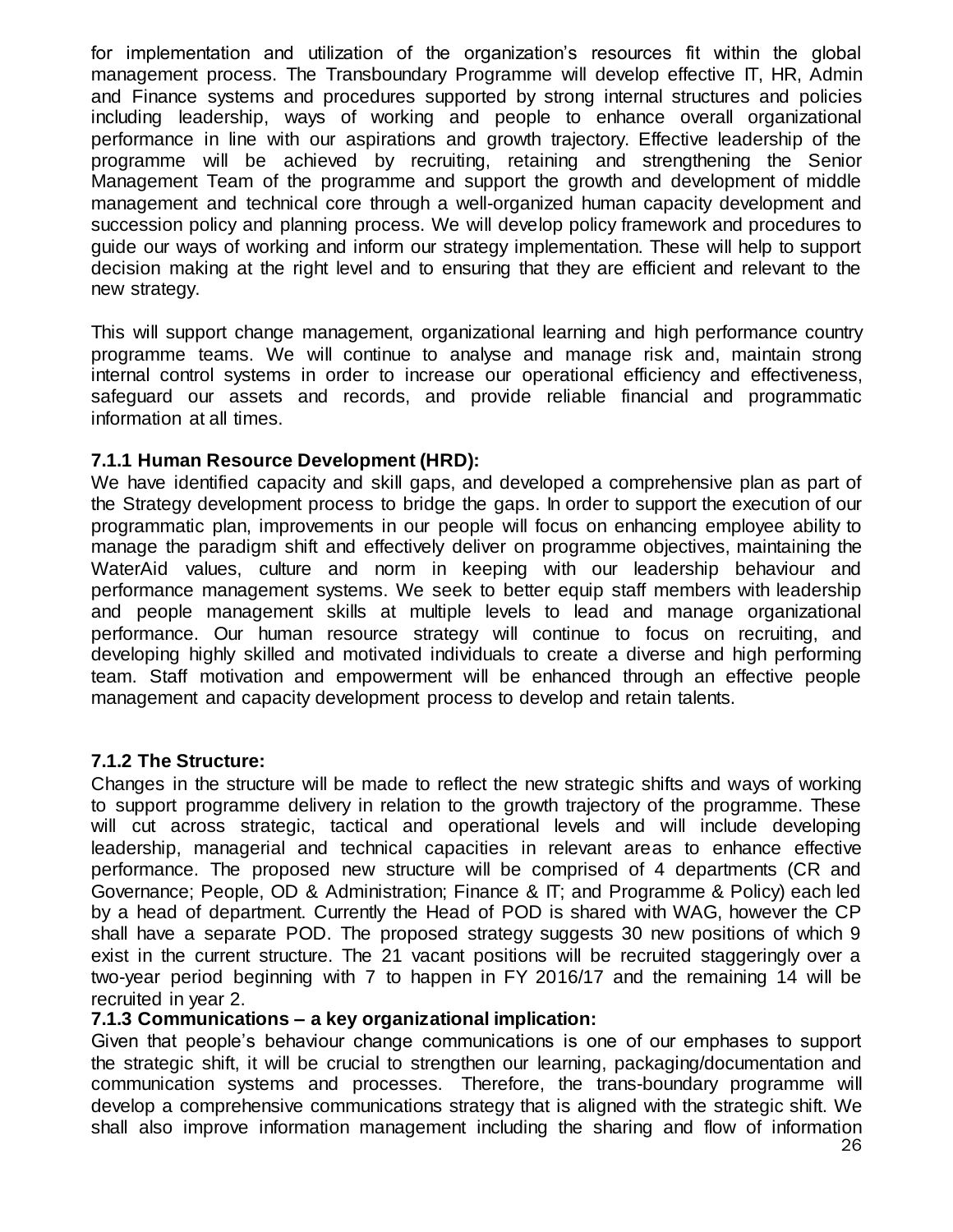through appropriate channels and strengthen the close link between program and policy functions in our partnership, advocacy and influencing efforts. Programme and policy staff will identify and document the best practices relevant for dissemination to key stakeholders such as the WaterAid network, government and other service providers, existing and potential donors, the media and other key audiences. Learning (M&E) and communication function will support this link by developing innovative and impactful communication and knowledge products towards achieving our programme and advocacy goals.

## **7.1.4 Organizational Growth:**

Current staff portfolio is not gender balanced especially at the SMT level. Balancing the gender ratios will be our priority effort in the next five years. Given the strategic shift in the trans-boundary programme, both in terms of programmatic approaches and organizational growth, the required skills mix within the organisation will change. We will implement the strategic actions in the following organizational growth framework that will excel us occupy a strategic position in countries as a leading agency in the WASH sectors promoting people's right to safe water, sanitation and hygiene.

## **7.2 Fund Raising**

As a trans-boundary programme, we will build constructive relationships by improving our partnership management, donor retention, compliance and performance for enhanced grant acquisition. We will further ensure timely response in donor communication, and establish integrated management systems to support grant acquisition. Country offices shall ensure efficient project cycle management to maintain our good reputation and donor commitment for continued funding.

Donor landscape is changing in Liberia and Sierra Leone, as major official and humanitarian donors are shifting attention to other emergency prone countries. Also in-line with the Paris Declaration - 'Aid Effectiveness', bi-lateral and multi-lateral donors are directing bulk of their funding to governments. We will scan the donor market and engage on intelligence gathering in consultation with our regional and international office staff to support the trans-boundary resource mobilization efforts. Staff capacity enhancement on vibrant program development will be underscored to generate more revenue from diverse sources - new and existing supporters and donors. We will develop & implement a five-year resource mobilization plans, conduct donor mapping and document findings, produce monthly grants tracking reports and develop relationships with both regional & in-country major donors.

## **7.2.1 Our Fund Raising Strategy - Grants Business Cycle**

Our Major funding sources for WASH programming in Liberia and Sierra Leone are largely limited to bi-lateral and multi-lateral donors. The transnational programme will increase efforts in securing funding from Government agencies, and by developing business partnership with the corporate sector, foundations and philanthropies. We shall implement the following grant business cycle in the next five years:

## **a) Branding for improved visibility and profiling:**

WaterAid Transboundary (Liberia and Sierra Leone) will improve the visibility by engaging on profile building through appropriate use of media to share experiences and best practices by making our work known, while maintaining positive relationships and rootedness within both countries. We shall engage on viral messaging – of our successful high profile initiatives out on to the social networking sites which donors actually want to download rather than feeling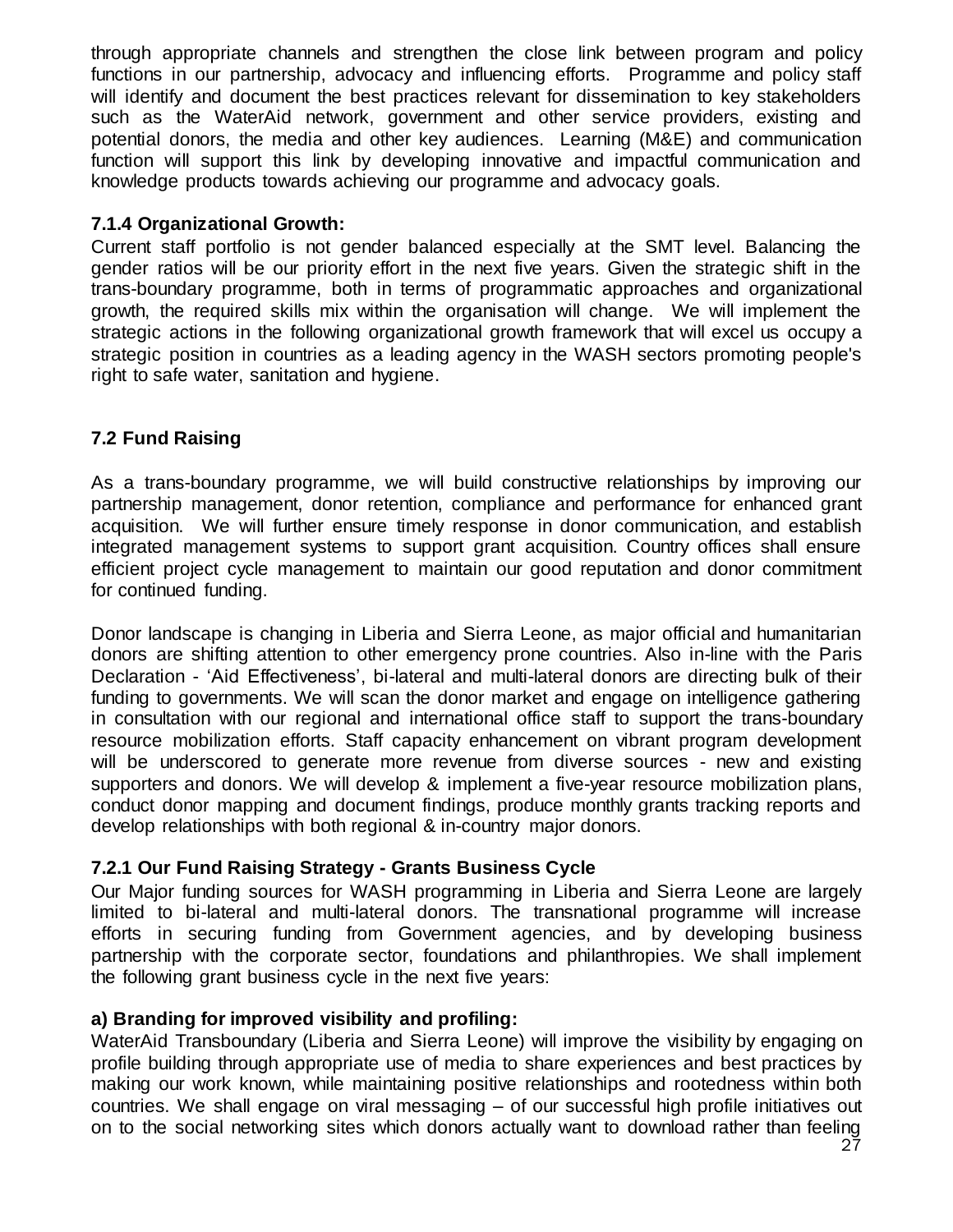like they're being spammed. We will further conduct project visits for potentially interested major donors in both countries - organising specific trips with targeted donors to run a showcase of our top projects prior to formal negotiations for funding.

## **b) Intelligent gathering, trend analysis and donor mapping**

The transnational programme will create systems and function (Fund Raising & Grants Manager) to engage on national, regional and international intelligence gathering on major official donors, corporate sector and philanthropies. We will conduct a detailed analysis of donor landscape and identify those that WaterAid could partner with for 3-5 years.

## **c) Lobbying and advocacy:**

We will promote regional/sub-regional dialogue and understanding on people's right to WASH in both Liberia and Sierra Leone with the aim of increasing corporate/private investment in the sector. This will be followed by soliciting funding of sub-regional (Mano River) from donor institutions.

## **d) Engaging Philanthropy, corporate donors and governments**

Approach major donor individuals are becoming a major method of fundraising around the world. We will identify and develop a portfolio of potential donor individuals and carefully engage them for funding programmes of their interest. The transnational programme will further engage interested multi-national mining companies/corporations, Foundations and governments of Liberia and Sierra Leone for funding WASH programmes through its partners.

## **e) Information, communications and liaison**

The Country offices will create a data base of the country profile for good proposal development and generation to be managed by and the Fund Raising Grants Function. We will develop flyers and publicize our core activities and uniqueness, inform the target audience of our niche competences and success stories in Liberia and Sierra Leone; and to strengthen our public relations activities. We shall establish a network with the local media, in order to obtain and exchange accurate and updated information about the transnational programme. Also establish internet connectivity with our partners by keeping them updated of all WaterAid's programme activities, changes, challenges and initiatives.

#### f) **Professional grant management:**

The transnational programme will maintain a grand style of grant management process as follows:

- i) Offer to the donor a highly professional and cost effective option
- ii) Implement high quality work at a competitive price
- iii) Keep existing donors happy to fund us and
- iv) Report to the donors in a first rate manner (narrative and financial reports)
- $\mathbf{v}$ ) Publicize our good work through Public Relations.

## **7.2.2 Funding Sources:**

In the long term, the trans-boundary programme will pursue a grant portfolio that explores and maximize all funding sources to enable us secure a more balanced funding mixed from donors (60%), government (30%) and private sector sources (10%). We will solicit funding from three sources: